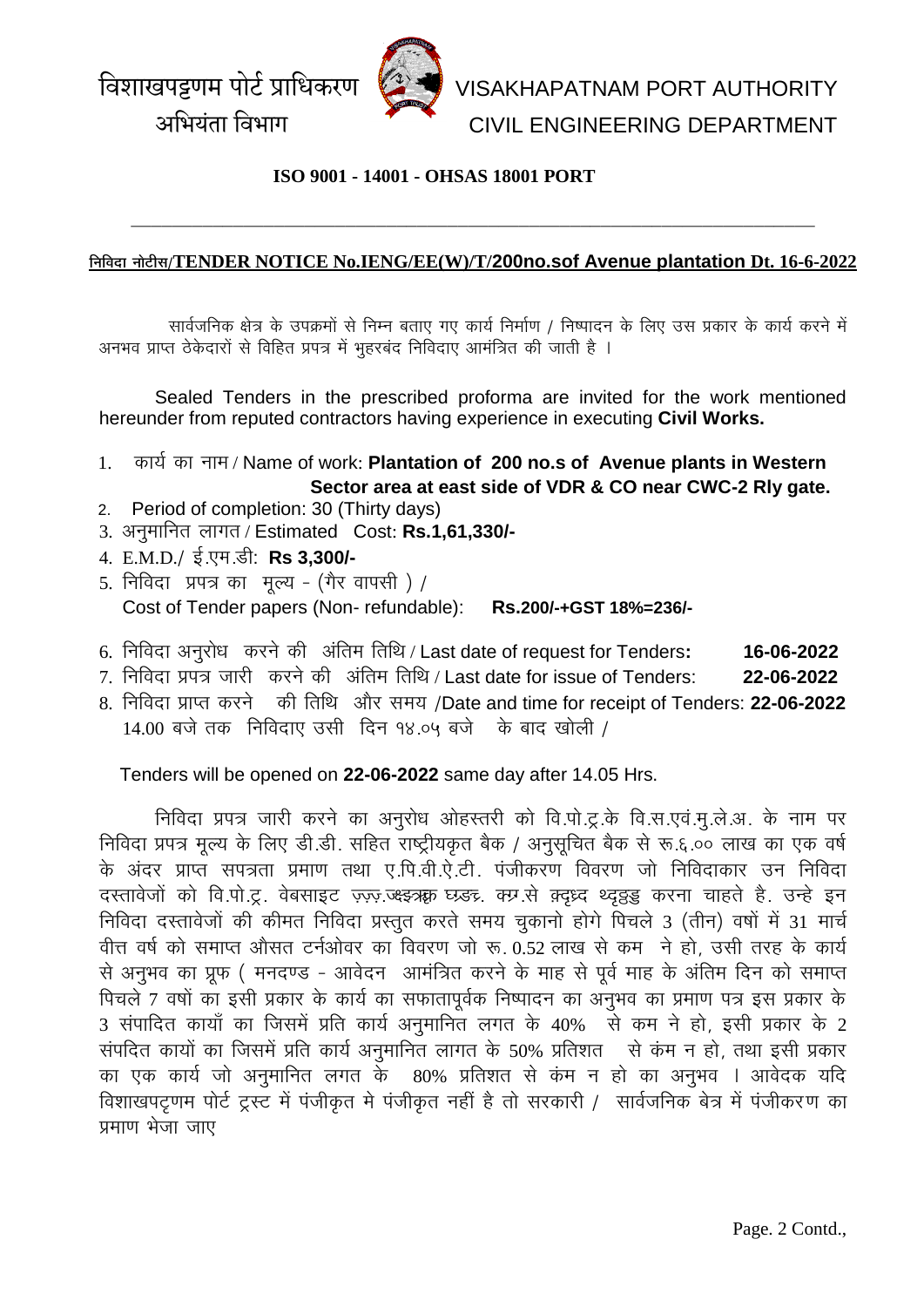The tenderer who wishes to participate shall upload the tender documents to the VPT Website [\(http://www.vizagport.](http://www.vizagport/)com) and meet the following criteria. Tender papers along with copies of solvency from Nationalised Bank/Scheduled Bank to the extent of **Rs0.75 Lakhs** Details of average annual turnover shall not be less than **0.56 lakhs** during the last 3 (three) years ending 31st March of the previous financial year, duly certified by the Charted Accountant. Proof of experience in Executing **Civil works** i.e., having successfully completed Civil works during last 7 years ending last day of month previous to the one in which applications are invited should be 3 (three) Executing **Civil works i.e** completed each costing not less than the amount equal to 40 % of the estimated amount put to tender (or) 2 (two) Executing **Civil works i.e** completed costing not less than 50% of the estimated amount put to tender.(or) one executed **Civil work** completed costing not less than 80% of the estimated amount put to tender. Proof of Registration as a registered contractor with Govt./PSU or with VPT or other organization is not to be treated as an eligibility criteria. If any amendment or addendum will be issued before opening of the tenders and the same may be looked in the website (https.//etenders.gov.in) and any further clarifications can also obtained from CE's office VPT. The tenderers may keep a watch for further amendments if any at (http://www.vizagport.com) .in before submitting the bids and any further clarifications can also obtained from CE's office VPT.In case of any inconsistency between conditions in the document/ amendments/ corrigendum/ clarifications, the decision of the Engineer-in-charge shall be final. The signed tender documents along with all enclosures/ accompaniments that will be uploaded online on VPT e-procurement web-site (http://www.vizagport.com)will only be considered for bid evaluation.

**Note**: (1) The bidders should be paid the Transaction Fee (non-refundable) and EMD shall be accepted only through RTGS/NEFT/ Bank Transferred with effect from 01.10.2020 in VPT. The VPT bank account details to which amount is to be transferred on SBI, Visakhapatnam Port Branch, A/c No. 30387186900, IFSC code – SBIN0001740. Further, the bidders shall upload the copy of the online transaction details with UTR No. along with the Technical bid documents failing which the bid shall be summarily rejected. (2) In case of the NSIC/MSME certificate submitted bidders, the eligibility for exemption of Transaction fee and EMD amount subject to fulfilling of tender condition.

#### SUPDT ENGINEER(WEST)

- Copy to: SE-CP for information
- Copy to: FA&CAO/Nodal officer, IT/V.O.-for information
- Copy to: Dy Director (ITS) along with complete bid document in soft copy form to publish on the V.P.T Web site up to 20-06-2022
- Copy to: Notice Board / A.S. to arrange display the tender notice on the notice board.
- Copy to: EE(West)) /AE(West) for information.
- Copy to: SE-IV (Drawing office) for information action.
- Copy to: M/s Builders Association of India, Plot No.43 and 44, 4th Floor, Siripuram, Visakhapatnam.
- Copy to: The Garrison Engineer, MES, Visakhapatnam
- Copy to: The Chief Engineer, DGNP, Visakhapatnam
- Copy to: The Chief Engineer, NAVY, Visakhapatnam
- Copy to: The Supdt. Engineer, CPWD, Visakhapatnam
- Copy to: The Supdt. Engineer, R & B, Visakhapatnam
- Copy to: The Supdt. Engineer, Public Health Visakhapatnam
- Copy to: The Chief Engineer, VMC, Visakhapatnam
- Copy to: The Chief Engineer, VUDA, Visakhapatnam
- Copy to: The Divl. Rly. Manager (Engg.), Waltair, Visakhapatnam
- Copy to: The Chief Engineer, M/s R.I.N.L., Steel Plant, Visakhapatnam
- Copy to: The Chief Engineer, M/s N.T.P.C., Visakhapatnam
- Copy to: The Chief Engineer, M/s N.H.A.I., Marripalem, Visakhapatnam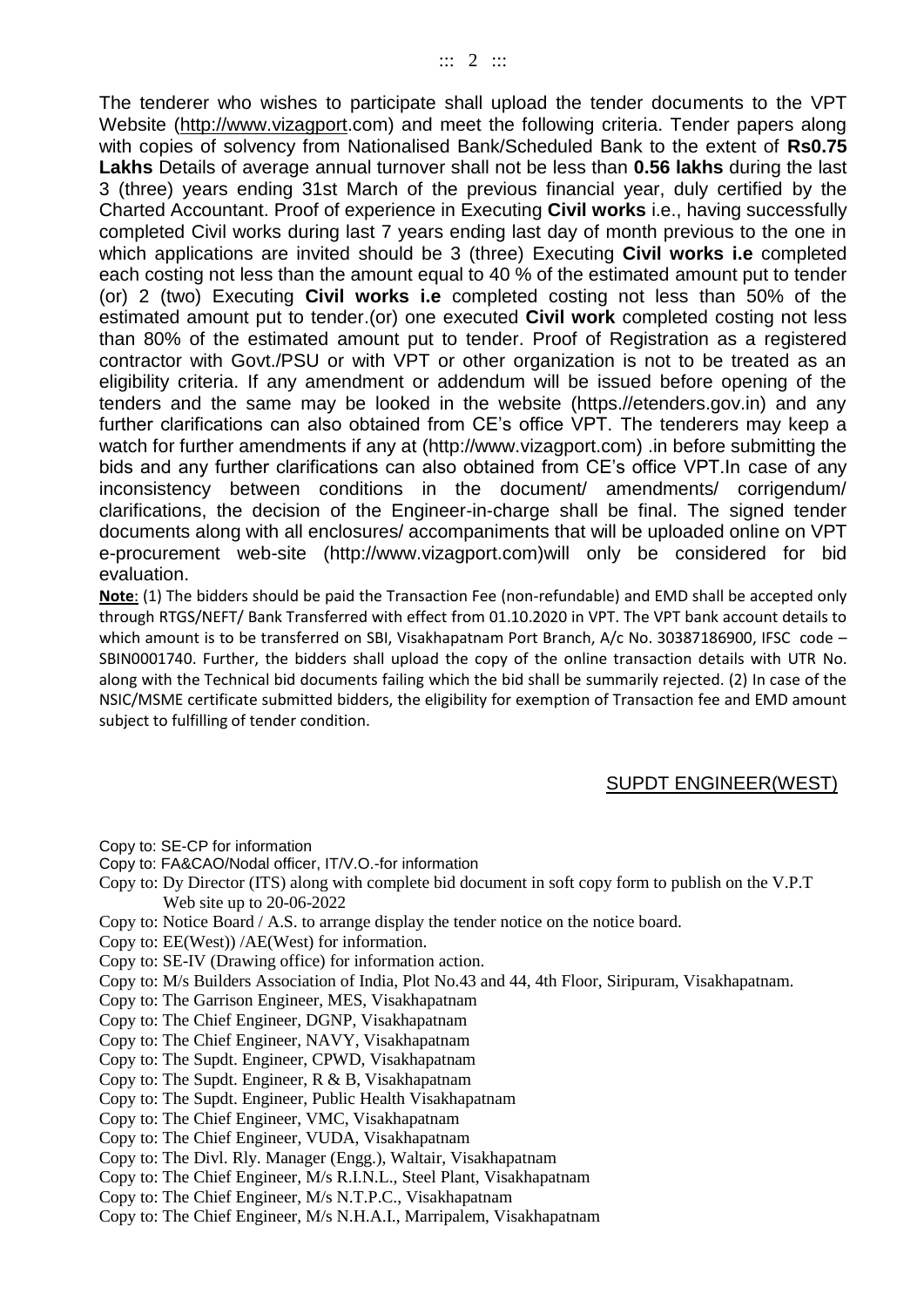## **--- NOTICE INVITING TENDER**

## 1. Percentage Rate tenders are invited for the work of "**Plantation of 200 no.s of Avenue plants in Western Sector area at east side of VDR & CO near CWC-2 Rly gate**

#### 2. ESTIMATED AMOUNT PUT TO TENDER: **Rs.1,61,330/-**

Contract Documents consisting of the detailed plans completed specifications the Schedule of quantities of the various clauses of work to be done and the set of CONDITIONS OF CONTRACT enclosed.

- 3. A Sum of **Rs.200 + Rs.36/- (GST @ 18%) = Rs.236/-** to be transferred on SBI, Visakhapatnam Port Branch, A/c No. 30387186900, IFSC code – SBIN0001740 towards transaction fee.
- 4. The time allowed for completion of the work will be mentioned therein.
- 5. Earnest money amounting **Rs3,300/- (Rupees Three thousand three hundred only)**
- 6. The contractor whose tender is accepted will be required to furnish security for the due fulfilment of this contract consisting of a percentage deduction from the monthly payment to be made on account to the contractor. The Earnest Money will be treated as part of the security of work done.
- 7. The acceptance of tender will rest with the Chairman, Visakhapatnam Port Trust Which does not bind itself to accept lowest tender and reserves to itself the authority to reject any or all of the tenders received without the assignment of any reasons. All tenders in which any of the prescribed condition is not fulfilled will be rejected.
- 8. Tenders which do not fulfill all or any of the above conditions and or incomplete in any respect are liable to summary rejection and tenders containing uncalled for Remarks or any additional conditions are also liable for summary rejection.
- 9. Canvassing in connection with tenders is strictly prohibited and the tenders submitted by the contractors, who resort to canvassing will be liable to rejection.
- 10 (a) The contractor should not introduce item rates such tenders will be rejected.
	- (b) The percentage above/below quoted shall be common for all items.
	- (c) The percentage shall be quoted in figures and words and shall be accurately filled in.
- 11. GST in respect supply of Goods & service or on works contract as applicable in respect of this contract should be payable by the supplier/service provider/contractor and port trust will not entertain any claims with effect from 01-07-2017.
- 12. The tender will have to give a certificate that he is not related to any officer Of Visakhapatnam Port Trust or any Officer in the rank of under Secretary or above in the Ministry of Surface Transport, Government of India. The tenderer should give a declaration along with his tender about the name of the Relations who are employed as Non-Gazetted Officer in Port Trust.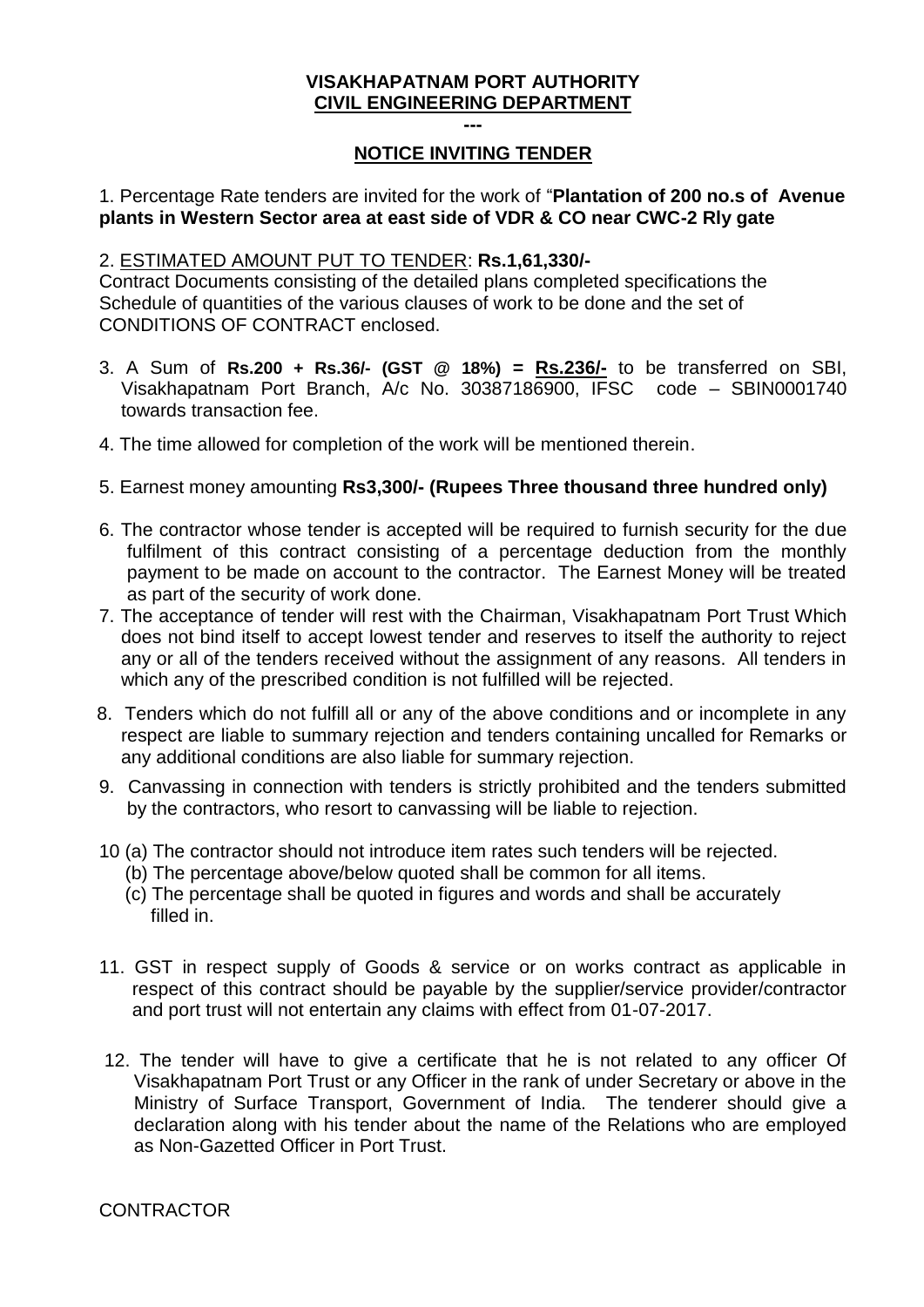- 14. Site for the execution of the work will be made available as soon as the work is awarded. In case it is not possible for the department to make available the entire site at a time on the award of the work, the Contractor will have to arrange their working programme suitably. No claim whatsoever for handing over the site in stages will be entertained, and the decision of the Chief Engineer is final and cannot be questioned.
- 15. The Contractor shall produce a licence in the prescribed form from Asst. Labour Commissioner (Central), within 15 days from the date of work order and on his failure to do so the contract is liable to be terminated and the Earnest Money Deposit or Security Deposit whichever is to his credit shall be forfeited and the Contract shall have no claim whatsoever on this account.
- 16. The Tender submitted by the tenderer should be valid for a minimum period of 120 days from the date of opening of tender and the tenderer cannot amend, alter or revoke his tender in any way during this period, and if he does so, the E.M.D. paid by him shall be forfeited without any notice.
- 17. The successful tenderer(s) shall execute an agreement with Visakhapatnam Port Trust Board on a Non-judicial stamp paper in the prescribed form.
- 18. The tenderers should acquaint themselves with the work and working conditions of the site and locality and no claim will be entertained on this issue and the decision of Chief Engineer is final and cannot be questioned.
- 19. a) According to GST Act every dealer is liable to be registered whose aggregate turn over exceeds Rs:20 lakhs for supply of goods /services /executing any work contract. Accordingly GSTIN is to be provided for participation in tender and to award the contract
	- b) The applicable TDS as per the Central GST(CGST) Act will be deducted as and when notified by the Government
	- c) under the building and other construction workers(Regulation of employment and conditions of service) Act, and Andhra Pradesh Rules,1999 and Cess Act 1996 and Rule,1998 made there under" the Cess on works contract will be deducted at 1% from on account bills of contractors, where, more than 10(ten) ,buildings and construction workers are engaged.
- 20. The tenderer should read the specifications and study the working drawing and special conditions etc., carefully before submitting the tender.
- 21. P.F. contribution to the contract labour, in case the Contractor engages more than 20 workers, shall be payable by the Contractor. He shall produce documentary proof of registration with P.F. Authorities along with P.F. Code number. Also documentary proof of payment of P.F. contribution to the Contract Labour Regularly shall be produced with every interim certificate failing which no payment will be released to the Contractor. The Port Trust will not entertain any claim whatsoever in this respect.
- 22. Payment to the contract labour if any involved in the works entrusted are to be paid by the Contractor in the presence of the section officer of V.P.T. Further, the Contractor has to submit documentary evidence in support of the payments made to the labour engaged in the work along with subsequent running account bill, failing which the bill will not be passed.
- 23. In respect of P.F. Contribution recovered from the labour and remitted to the P.F. Commissioner, documentary evidence in support of the same is to be submitted by the Contractor along with subsequent running account bill, failing which the bill will not be passed.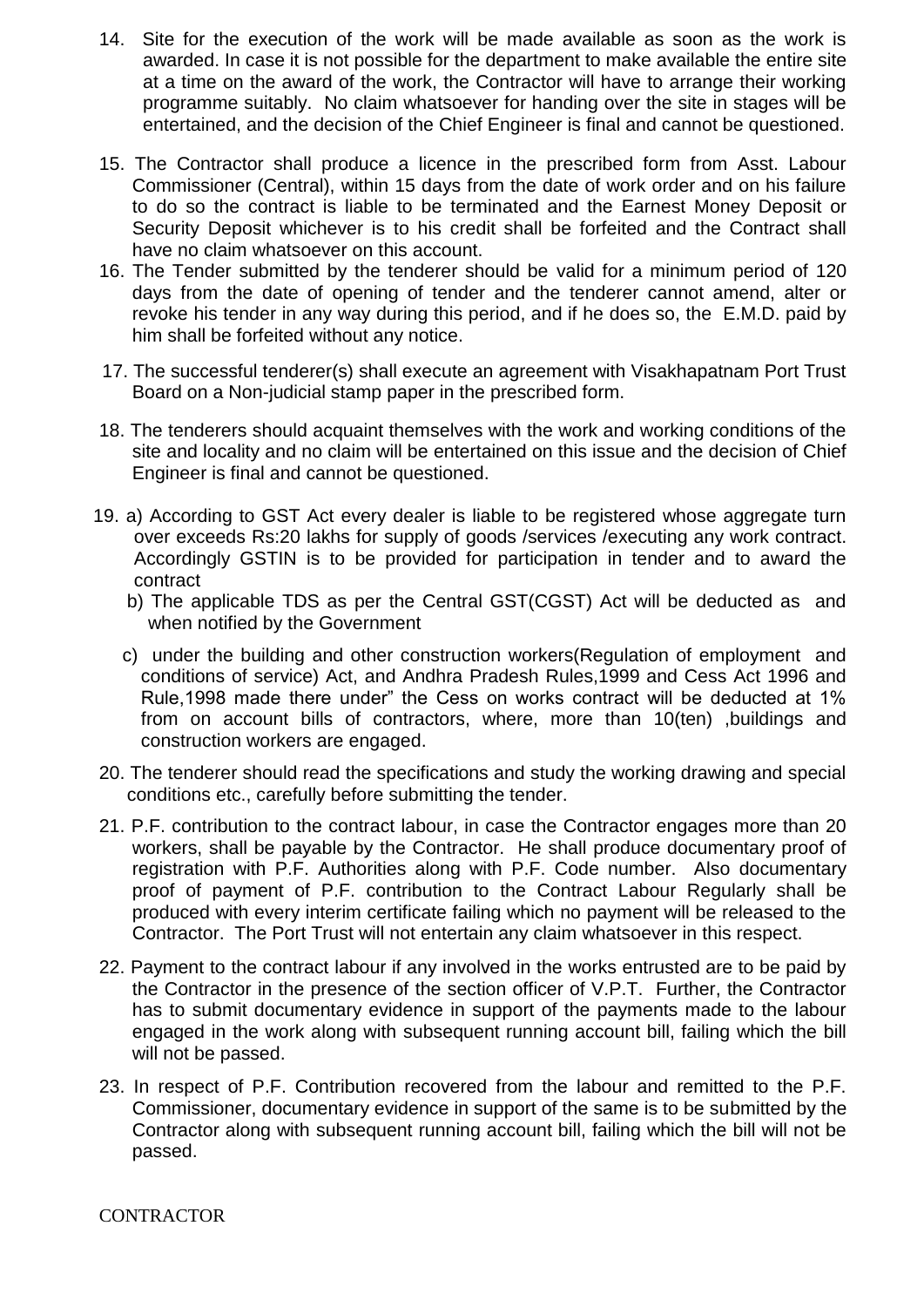- 24. The Contractor to whom the work is awarded shall invariably produce the PAN Number obtained from the Income Tax Authorities, along with proof.
- 25. The contractor shall submit require document as per the Check list enclosed (Annexure-V) along with tenders. The tenders received without enclosing required documents as per the check list duly signed will be liable for rejection
- 26. The tenderers should make their own arrangements to furnish original B.G. to the organization directly by the issuing Bank under registered post with acknowledgement due except in case of B.G. submitted towards E.M.D. costing more than Rs.5.00 lakhs B.G accepted.
- 27. The contractors / Firms while quoting tender shall note that, no post tender negotiations will be held with the L-1 tenderers, except in exceptional cases, wherever it is found necessary.
- 28. In the event that two or more Bidders quote the same amount of percentage (The "Tie Bidders"), the authority shall identify the selected Bidder by draw of lots, which shall be conducted, with prior notice, in the presence of the Tie Bidders who choose to attend".
- 29. Tenderer shall submit the experience/completion certificates along with their tender, duly notarized.
- 30. In case the documents submitted by the bidder found to be not genuine, the management reserves the right to forfeit the EMD/SD besides not to allow to participate in future tenders of VPT.
- 32. The rate to be quoted should be exclusive of GST component and payment will be made against "TAX Invoice" as prescribed under the GST Act/Rules..
- 31. Resident Contractors/Sub-Contractor other than individuals and HUF, IT @ 2% is applicable under Section 194 (C) of Income Tax Act.

CONTRACTOR SUPDT ENGINEER (West)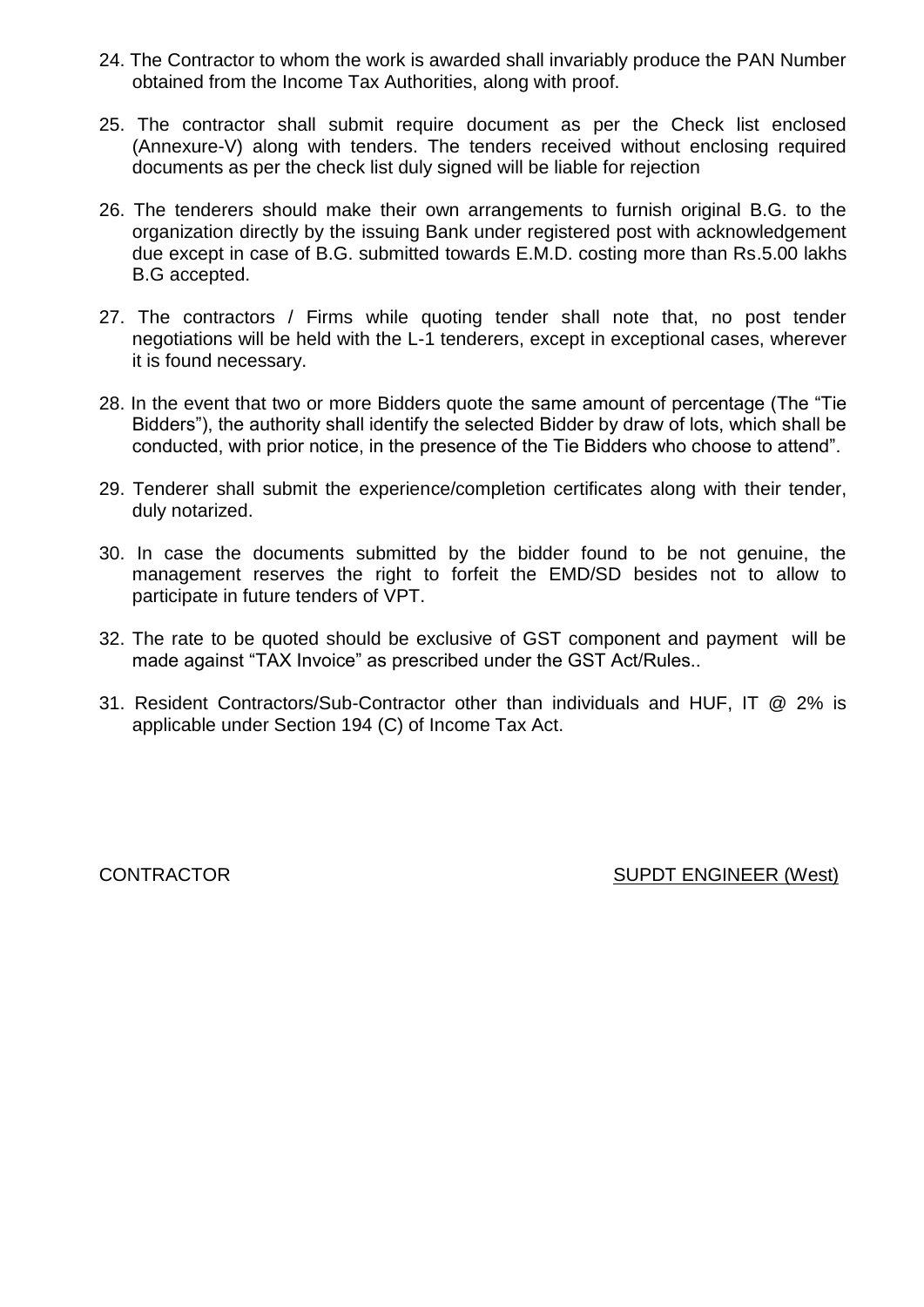## **PERCENTAGE - TENDER FOR WORKS**

I / We hereby Tender for execution for Board of Trustees of the Visakhapatnam Port Trust of the works specified in the Tender memorandum within the time specified in such memorandum at the rates specified therein and in accordance in all respects with the specifications design and instructions in writing referred to in Rule - 1 hereof and in clause - II of the conditions of contract and with such materials as are provided for by end in all other respects in accordance with such conditions so far as applicable.

#### MEMORANDUM (GENERAL DESCRIPTION)

| a)           | Name of the work:       | $\blacksquare$ | Plantation of 200 no.s of Avenue plants in<br>Western sector area at east side of VDR &<br>Co, near CWC-2 Rly gate. |
|--------------|-------------------------|----------------|---------------------------------------------------------------------------------------------------------------------|
| b)           | <b>Estimated Cost</b>   |                | Rs. 1,61,330/-                                                                                                      |
| $\mathsf{C}$ | <b>Earnest Money</b>    |                | Rs.3,300/-                                                                                                          |
| d)           | <b>Security Deposit</b> |                | 10% of the contract amount                                                                                          |
|              |                         |                |                                                                                                                     |
|              |                         |                |                                                                                                                     |

- e) Percentage to be deducted from bills towards Security Deposit 10% of the gross bill amount will be recovered towards S.D. from the bills till the entire amount of 10% of the contract value is reached including EMD.
- f) Time allowed for the above work : 30 days from date of written order.
- g) Maintenance period 1 (one) Month

| Item<br>No. | Item of Work | Quantity | Unit<br>Per | Rate to be<br>Quotationed | Amount |
|-------------|--------------|----------|-------------|---------------------------|--------|
|             |              |          |             |                           | Ο.     |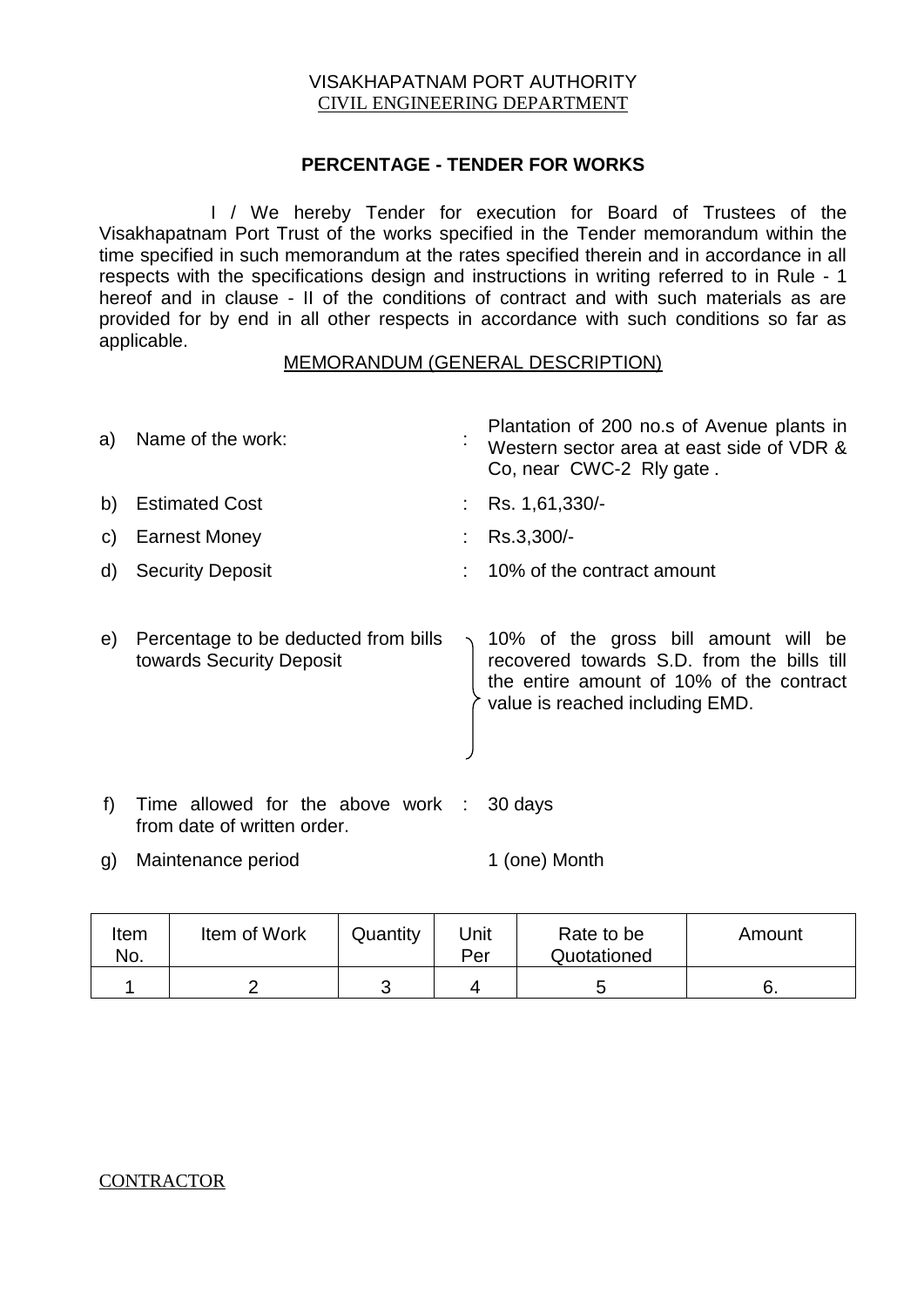Should this Tender be accepted I/We hereby agreed to abide by and fulfil all the terms and provisions of the conditions contained in the pamphlet named "GENERAL DIRECTIONS AND CONDITIONS OF CONTRACT" which have been read by me, read and explained to me so far as applicable, or in default thereof to forfeit and pay to the Board of Trustees or its successors in office the sums of money mentioned in the said conditions:

| Give particulars and Nos. strike out (a) if no<br>cash security deposit is to be taken | The sum of Rs.3,300/- is deposit with the<br>Financial Adviser and Chief Accounts<br>Officer (Port Trust) and full value of which is<br>to be absolutely forfeited by the Board or its<br>successors, in Office, without prejudice to<br>any other rights or remedies of the said<br>Board or it successors in office should I /                                                              |
|----------------------------------------------------------------------------------------|-----------------------------------------------------------------------------------------------------------------------------------------------------------------------------------------------------------------------------------------------------------------------------------------------------------------------------------------------------------------------------------------------|
| Strikeout (b) if any Cash Security Deposit<br>is taken                                 | We fail to commence the work specified in<br>the above memorandum of should I / we not<br>deposit the full amount of SECURITY<br>DEPOSIT<br>specified in the<br>above<br>memorandum in accordance with Clause I                                                                                                                                                                               |
| Receipt attached as Earnest Money (A) the                                              | (a) of the said conditions of Contract,<br>otherwise the said sum of Rs.3,300/-(Rs.<br>Three thousand three hundred only) shall<br>be retained by Government as on account<br>of such SECURITY DEPOSIT as aforesaid<br>or (b) the full value of which shall be<br>retained by BOARD on account<br>of the<br>SECURITY DEPOSIT specified in Clause I<br>(b) of the said conditions of contract. |
| Signature of contractor before submission<br>of Tender.                                | Dated the -------- day of ------------                                                                                                                                                                                                                                                                                                                                                        |

Signature of witness to Contractor's Witness: **Signature** 

 Address: Occupation: The above Tender is here by accepted by me on behalf of the Board of Trustees of Visakhapatnam Port Trust.

Signature of the Officer by whom accepted. Dated the ---------- day of --------------

#### CHAIRMAN VISAKHAPATNAM PORT TRUST

The common seal of the BOARD OF TRUSTEES of the Port of Visakhapatnam has been affixed in the presence of Sri **Example 20** and the CHAIRMAN of the

Board of Trustees has signed on behalf of the Board in the presence of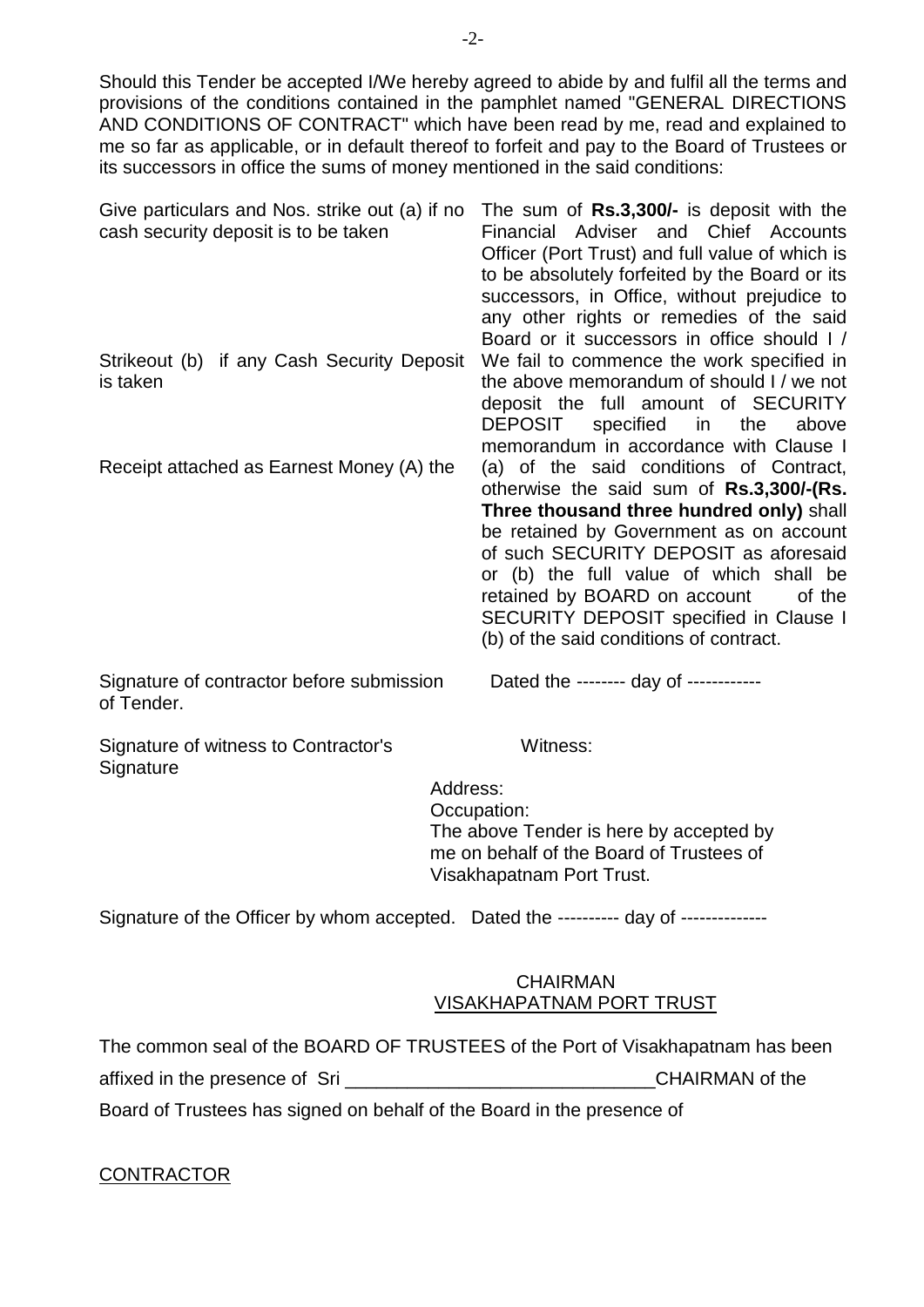#### VISAKHAPATNAM PORT TRUST ENGINEERING DEPARTMENT

#### SCHEDULE ' A'

Schedule showing (approximately) the materials to be supplied by the Visakhapatnam Port Trust Board under Clause – 10 of the General Conditions of Contract to be executed and the rates at which they are " to be charged for ".

**NAME OF WORK:-** : Plantation of 200 no.s of Avenue plants in western sector area at east side of VDR & CO near cwc-2 Rly gate.

| SL. Description | of Approx. Unit |                |                    | Rate at which Place of delivery |
|-----------------|-----------------|----------------|--------------------|---------------------------------|
| No. materials   | quantity        |                | the materials will |                                 |
|                 |                 |                | be charged to      |                                 |
|                 |                 | the Contractor |                    |                                 |

NIL

NOTE : VPA will not supply water and any other materials required for the work and the contractor himself shall arrange the same at his own cost.

**CONTRACTOR** 

SUPDT ENGINEER (WEST)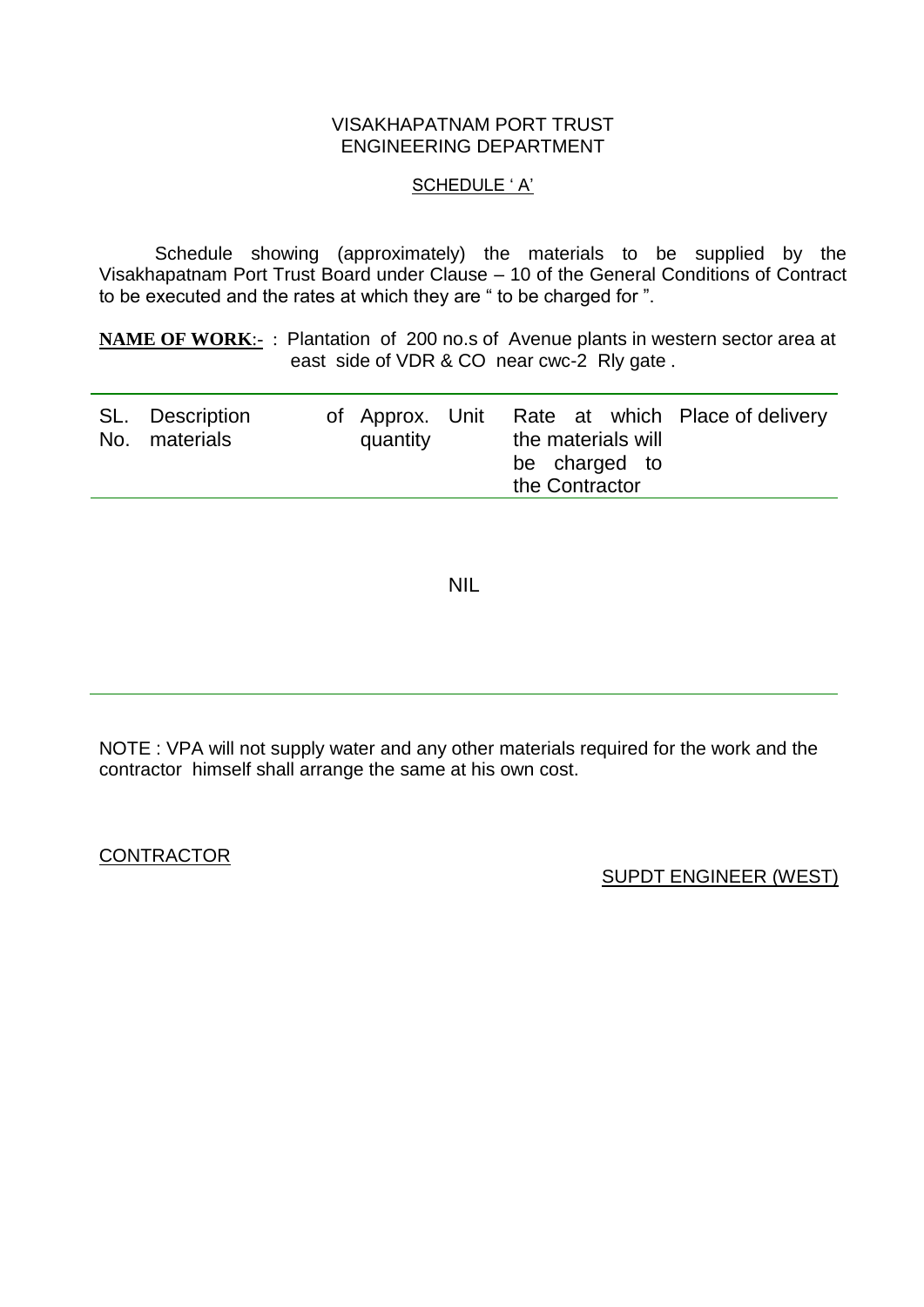## **VISAKHAPATNAM PORT AUTHORITY**

# **CIVIL ENGINEERING DEPARTMENT**

# **Tender Inviting Authority: Chief Engineer, Visakhapatnam Port Authority**

|                | Name of Work: :<br>Plantation of 200 no.s of Avenue plants in western sector area at east side of VDR & CO<br>near cwc-2 Rly gate.                                                                                                                                                                                                                                                                                               |            |             |        |                                                              |               |
|----------------|----------------------------------------------------------------------------------------------------------------------------------------------------------------------------------------------------------------------------------------------------------------------------------------------------------------------------------------------------------------------------------------------------------------------------------|------------|-------------|--------|--------------------------------------------------------------|---------------|
|                | <b>Contract No:</b>                                                                                                                                                                                                                                                                                                                                                                                                              |            |             |        |                                                              |               |
|                | <b>BIDDER NAME:</b>                                                                                                                                                                                                                                                                                                                                                                                                              | Excess (+) |             |        | 0.00                                                         | $\%$          |
|                | <b>SCHEDULE 'B'</b>                                                                                                                                                                                                                                                                                                                                                                                                              |            |             |        |                                                              |               |
| SI.            | Description of work                                                                                                                                                                                                                                                                                                                                                                                                              | No.or      | Unit        |        | <b>Estimated Rate</b>                                        | <b>AMOUNT</b> |
| No.            |                                                                                                                                                                                                                                                                                                                                                                                                                                  | Qty.       |             | Figure | Words                                                        | Rs.<br>Ps     |
| $\mathbf{1}$   | Earth work in soft/loose soils in excavation in foundation<br>trenches /drains not exceeding 1.5 m in width and for wells,<br>man holes and the like not exceeding 10 m2 including<br>dressing of sides and ramming of bottoms, lift up to 1.5m<br>including getting out the excavated soil and disposal of<br>surplus excavated soil with in lead of 50m etc as required<br>and as directed by the Engineer-in-charge complete. | 18.23      | 1<br>cum    | 215.35 | Rupees Two<br>hundred<br>fifteen and<br>thirty five<br>paise | 3925.00       |
| $\overline{2}$ | supplying and stack good earth, tank silts or alluvial<br>soil at site at desired points] good earth to be<br>obtained from the approved source and measured in<br>stacks and 20% deduction will be made for voids to<br>arrive net quantity etc, as required and as directed by<br>the Engineer-in-charge complete.                                                                                                             | 12.15      | 1<br>cum    | 709.10 | Rupees<br>seven<br>hundred<br>nine and ten<br>paise          | 8618.00       |
| 3              | supplying of cattle manure at site of work including<br>stacking etc, as required and as directed by the<br>Engineer-in - charge complete. All<br>labour<br>and<br>materials                                                                                                                                                                                                                                                     | 6.08       | 1<br>cum    | 434.05 | Rupees four<br>hundred<br>thirty four<br>and five<br>paise   | 2637.00       |
| 4              | Mixing earth and sludge or manure in proportions<br>specified spreading of sludge farm yard manure / and<br>good earth in required thickness etc, and as directed<br>by the Engineer-in charge complete.[cost of sludge<br>farm yard manure / and good earth to be paid for<br>separately                                                                                                                                        | 18.23      | 1<br>cum    | 87.50  | Rupees<br>eighty seven<br>and fifty<br>paise                 | 1595.00       |
| 5              | Supply of Conocarpus plants free from pest and<br>diseases, good root system 13" x 13" bag size<br>including loading at nursery, transportation &<br>unloading at Visakhapatnam port areas as required<br>and as directed by the Engineer-in -charge complete<br>with applicable all taxes                                                                                                                                       | 200        | 1<br>no.    | 92.00  | Rupees<br>ninety two<br>only                                 | 18400.00      |
| 6              | planting of bag plants after refilling the pits /<br>supporting sticks etc, as required and as directed by<br>the Engineer-in -charge. All labour and materials.                                                                                                                                                                                                                                                                 | 200        | 100<br>no.s | 582.00 | Rupees five<br>hundred<br>eighty two<br>only                 | 1164.00       |
| $\overline{7}$ | supplying and transportation of treated drinking water<br>in lorry tankers including hire charges, waiting<br>charges, hose pipes , fuel oil, wages of staff and taxes<br>if any for all equipments and charges etc, as required<br>and as directed by the Engineer -in- charge. All labour<br>and materials.                                                                                                                    | 45         | 1 kl        | 212.15 | Rupees two<br>hundred<br>twelve and<br>fifteen paise         | 9547.00       |
| 8              | Supplying labour for watering to plants from water<br>tank at the site including cost of buckets, mugs, hose<br>pipes [except supply of water ]etc, as required and as<br>directed by the Engineer-in -charge complete. All<br>labour and materials                                                                                                                                                                              | 35.00      | 1<br>no.    | 431.20 | Rupees four<br>hundred<br>thirty one<br>and twenty<br>paise  | 15092         |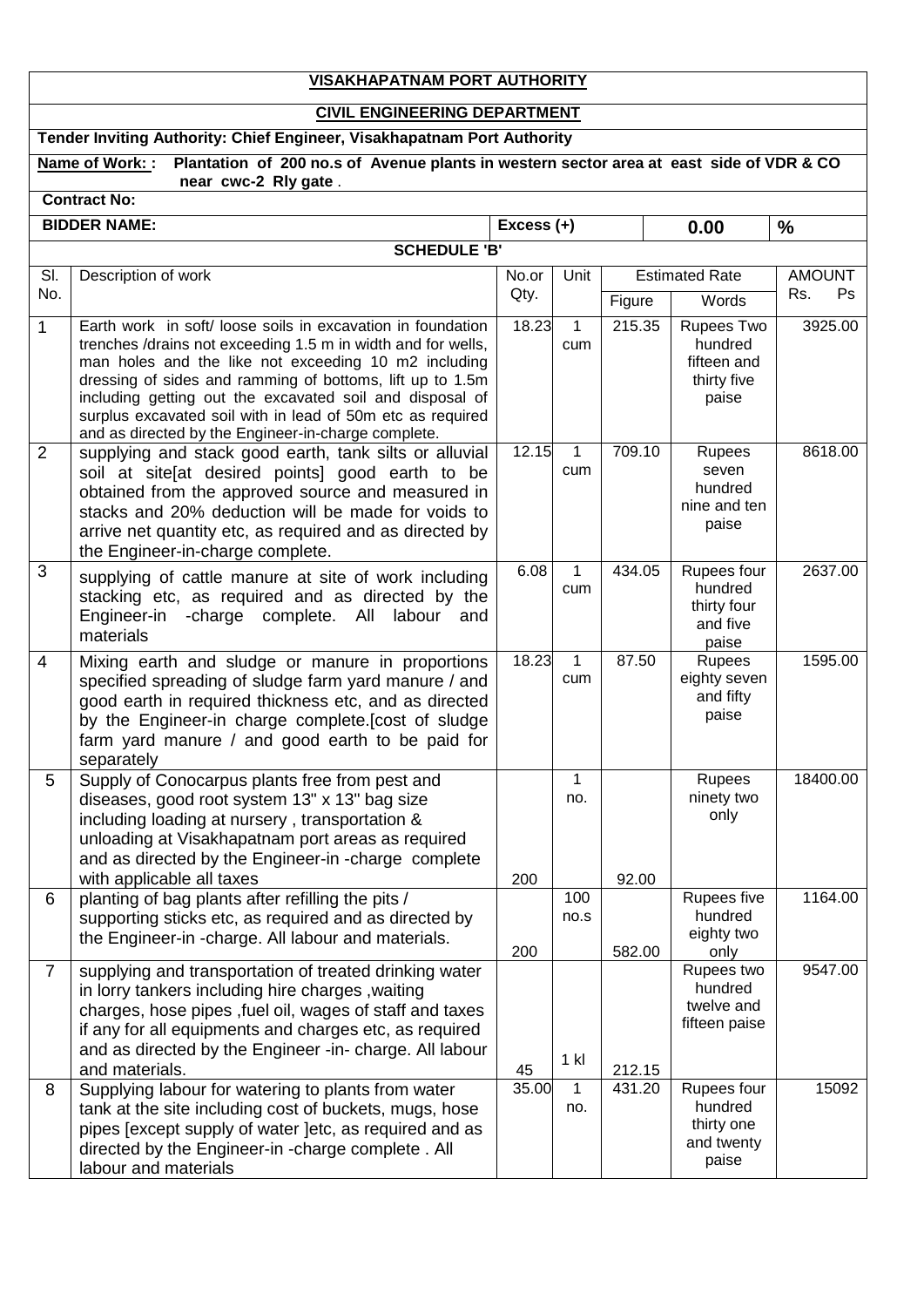|                 | $-2-$                                                                                                                                                                                                                                                                                                             |                                                                 |          |         |                                                                           |               |  |  |
|-----------------|-------------------------------------------------------------------------------------------------------------------------------------------------------------------------------------------------------------------------------------------------------------------------------------------------------------------|-----------------------------------------------------------------|----------|---------|---------------------------------------------------------------------------|---------------|--|--|
|                 |                                                                                                                                                                                                                                                                                                                   |                                                                 |          | Figure  | Words                                                                     | <b>AMOUNT</b> |  |  |
| 9               | Supply of JCB [3D] earth mover for excavation [<br>leveling and removing debris etc, including fuel,<br>operator charges and incidental charges etc. as<br>directed by the Engineer- in -charge. All labour<br>equipment, spares etc. complete. [payment will be<br>made for number of hours worked at site only] | 16.00                                                           | hour     | 690.95  | Rupees<br>six<br>hundred<br>ninety and<br>ninety five<br>paise            | 11055.00      |  |  |
| 10 <sup>1</sup> | Supply and moorum or gravel or cinder in layers<br>compaction with hand roller and with rammers,<br>watering etc., complete. All labour and materials but<br>excluding cost of sand or moorum or gravel or cinder.                                                                                                | 80                                                              | 1<br>cum | 1072.80 | <b>Rupees</b><br>one<br>thousand<br>seventy<br>two and<br>eighty<br>paise | 85824         |  |  |
| 11              | Transportation of debris/excavated material up<br>to a lead of 4 km including stacking, loading,<br>unloading and levelling the materials at the site of<br>un loading as required as directed by EIC<br>complete.                                                                                                | 43.23                                                           | cum      | 80.36   | <b>Rupees</b><br>eighty and<br>thirty six<br>paise                        | 3474          |  |  |
|                 | The Amount put to tender                                                                                                                                                                                                                                                                                          |                                                                 |          |         |                                                                           | 1,61,330/-    |  |  |
|                 | <b>Quoted Rate in Words</b>                                                                                                                                                                                                                                                                                       | Rupees one lakh Sixty one thousand<br>three hundred thirty only |          |         |                                                                           |               |  |  |
|                 | The Percentage Excess/Less over Amount put to Tender<br>%                                                                                                                                                                                                                                                         |                                                                 |          |         |                                                                           |               |  |  |

CONTRACTOR SUPPT ENGINEER (WEST)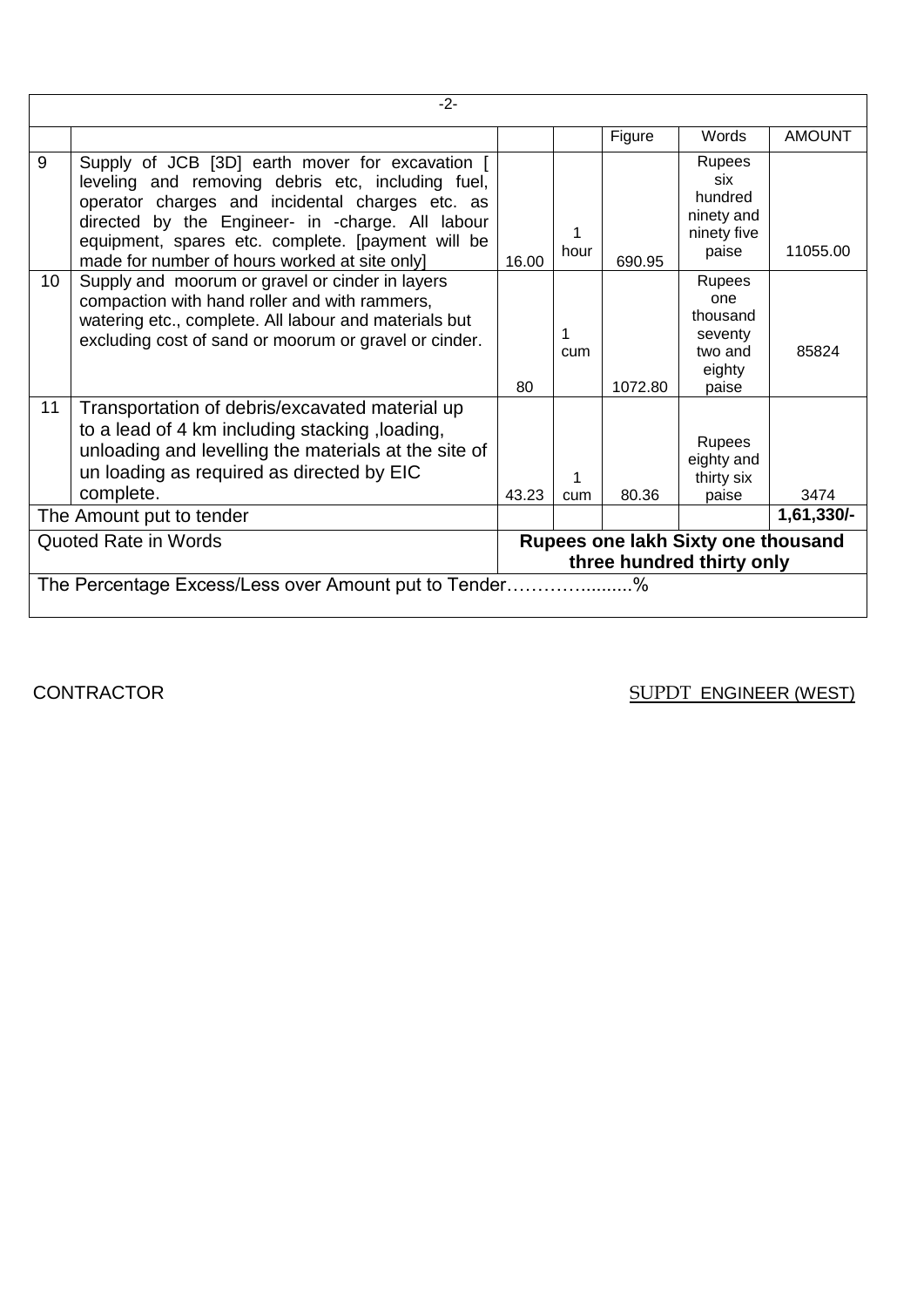NAME OF WORK: **:-** Plantation of 200 no.s of avenue plants in Western sector area at east side of VDR & CO near CWC-2 Rly gate .

## **SPECIAL CONDITIONS**

- 1. All materials and workmanship shall conform to the appropriate Indian Standard Specifications, published by the Bureau of Indian Standards (BIS) latest versions as applicable, specifications given in the Schedule "B" (schedule of quantities and rates) of the contract and special conditions. Standards issued elsewhere may be used if approved by the Engineer-in-charge for those items of work only for which appropriate Indian Standards do not exist. Necessary testing charges, if any, shall be borne by the contractor.
- 2. The Contractor is responsible for taking precautionary measures for the safety of the lives of the mazdoors working under him and the responsibility arising due to any mishap during the execution of work, the payment of any compensation etc. lies entirely on the part of the Contractor.
- 3. The notice inviting Tenders and General Conditions etc., shall form part of contract.
- 4. All the rules and regulations governing the Visakhapatnam Port Trust shall be applicable.
- 5. Any damages caused to Port property either directly or indirectly shall be made good by the Contractor at his own cost.
- 6. The decision of Engineer-in-charge is final in case of any technical clarification.
- 7. All defective works pointed out by the Engineer-in-charge shall be rectified by the contractor at his cost.
- 8. The percentage excess / less over total schedule amount shall be required to be typed at the end of the schedule- 'B' by the contractor.
- 9. No sales tax will be paid on account of the work.
- 10.The work should be completed within 30 days from the date of issue work order.
- 11.It is the responsibility of the Contractor to see that the job entrusted is done expeditiously with safety and in time. A penalty of  $1/2$  % will be levied for every week of delay subject to maximum of 10% on the total value of the contract. In this connection, the decision of Chief Engineer is final. Time is the essence of the contract.
- 12. The VPT reserves the right to withdraw any item of Tender or to cancel the subject Tender without assigning any reason.
- 13. Statutory deductions will be made from the bills.
- 14. Payment will be made according to the actual quantities of work ordered and carried out as measured by the Engineer-in-Charge. The rate entered in the contract shall be valid for any extent of variation of quantity of each individual item subject to total contract value does not get altered by more than 30%.
- 15.Any additional work required, should be carried out with the prior approval of CE / VPT or his authorized representative and will be paid extra as per mutually agreed up on.
- 16. The Standard VPT conditions, which are not mentioned, are also applicable to this work.
- 17.The Contractor has to follow the norms of IMS as the VPT is adhering to Quality management system (ISO 9001-2014), Environmental management system (ISO 14001-2014) and Occupational health & safety assessment series (OHSAS 18001- 2007) for their activities.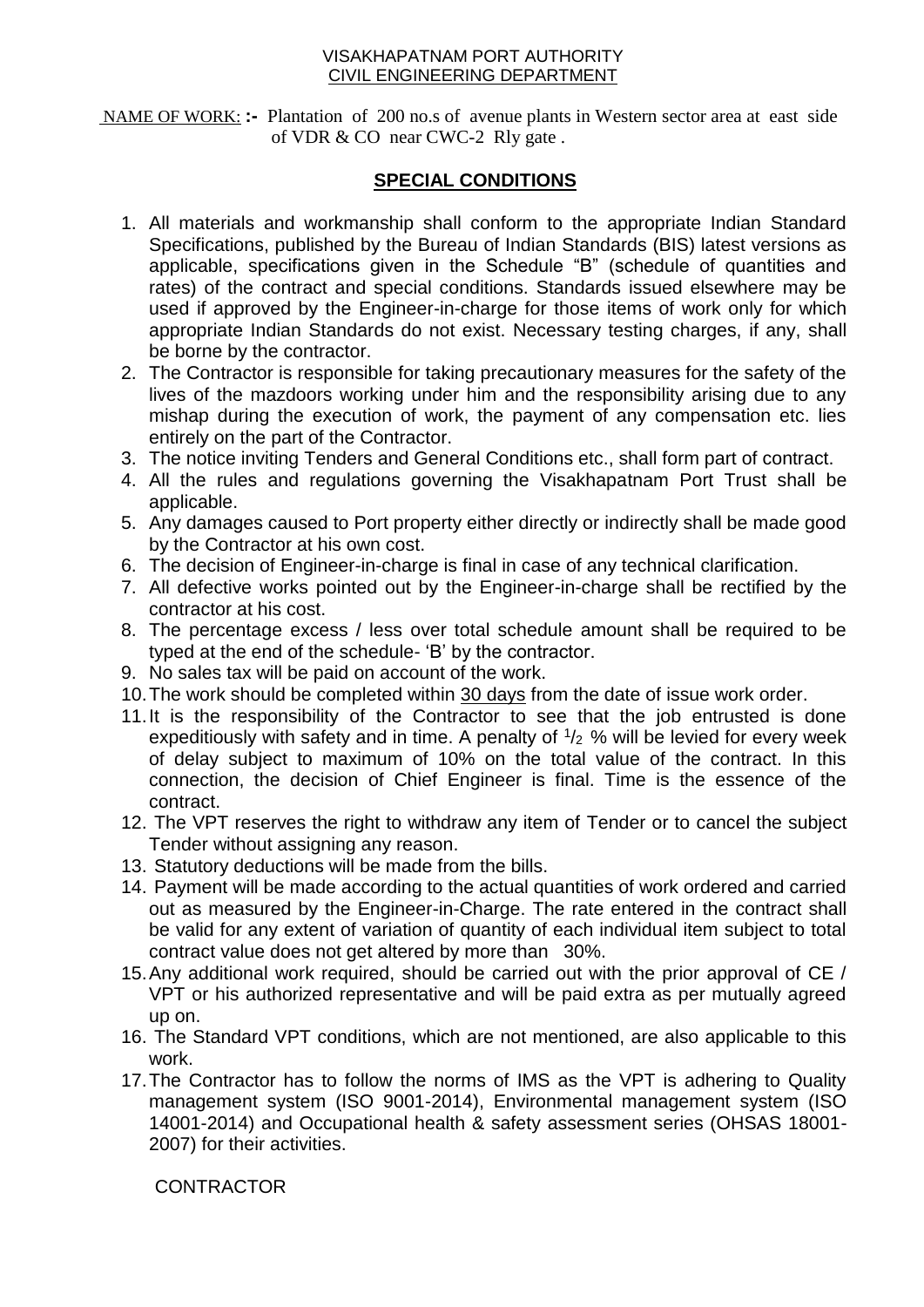- 18.The rates quoted in the schedule-B are excluding GST, GST will be paid as per norms.
- 19.The contractor / Firms while quoting Tender shall note that, no post Tender negotiation will be held with the L-1 Tenderers, except in exceptional cases, whenever it is found necessary.
- 20.If any forged / fake documents are submitted by the Tenderers, the management reserves the right to forfeit the EMD/SD besides their business dealings with VPT will be banned.
- 21.No claim will be entertained for fluctuation in market rate of any labour, materials on transportation etc., during the period of contract.
- 22.No escalation clause will be entertained at any stage of the contract.
- 23.The contractor shall ensure availability of appropriate personal protection equipment such as safety helmets, safety shoes, gloves, life saving equipment nose guard, ear plugs, safety harness, goggles to their employees /works etc and ensure PPEs by their employees/workers etc., while carrying out the works

## 24.**METHOD OF MEASUREMENT**:

- Standard Method: Unless stated or billed otherwise, quantities shall be measured in accordance with the Indian Standard code of practice for Measurement of Civil Engineering works I.S. 1200. The rates entered in the contract shall include whatever allowance is considered by the contractor to be necessary for waste, working area, construction slopes, batters etc.
- 25.The payment of transportation of Earth / Debris will be made on stack measurements after deducting 20% for voids. The Contractor has to make stacks at his own cost at the place of loading and spread the debris / earth at the place of unloading to lines and levels as directed by the Engineer-in-Charge.
- 26.The Tenderers are expected to carefully inspect the site of work and study the site conditions before Tendering for this work and no claim whatsoever will be entertained at a future date arising out of local working conditions and clarifications given by the department.
- 27.Before commencement of the earth excavation works the contractor shall obtain approval of the Engineer-in –charge for the alignment marked at site of work. Clearance shall also be obtained with regard to non-interference of optical fiber cables of information technology network and electrical cables of Mechanical and Electrical Engg. Dept.
- 28.The Contractor shall abide by all statutory regulations, labour rules, insurance, safety codes, P.F. contribution, Minimum wages act in force and as applicable during execution of the contract and obtaining clearance from Visakhapatnam Port Trust and relevant authorities as and when required.
- 29.The Contractor should observe the prohibitory rules and regulations in force at the time of work and as revised from time to time and cause no obstructions or hindrance to the department work.
- 30.Visakhapatnam Port Trust will not supply cement, steel and water.
- 31.The 2% value of the Tender amount should be paid towards EMD along with submission of Tender. The EMD of 2% will form part of the total security deposit of 10% and only the balance of 8% will be recovered from the running on account bills at the rate of 10% until the balance of 8% is recovered. The Security deposit will be refunded only after satisfactory completion of the work.
- 32.The contractor or his authorized representative shall invariably sign in the hindrance register which shall be maintained by the concerned division at site of work whenever any hindrance takes place while execution and the same will be reviewed by the Engineer–in–Charge from time to time, to examine the justified reasons for considering extension of time etc.,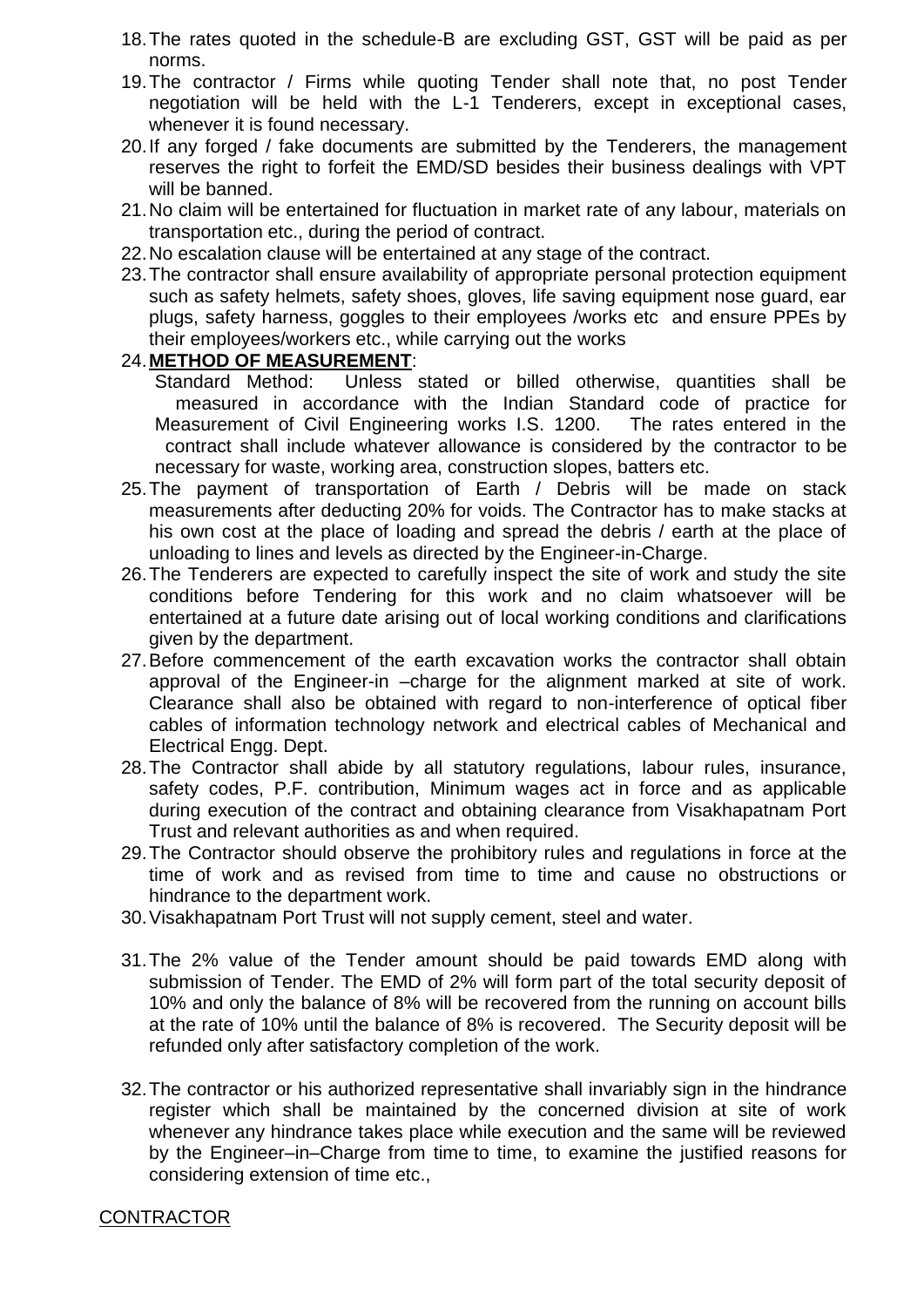- 33.The contractor shall employ and post full time technical engineer/supervisor as necessary in execution of works as per requirement and as per instructions of Engineer-in-charge.
- 34.The Port working hours are from 08.30 AM to 1.00PM and from 02.00 PM to 5.30PM. Any work requiring supervision carried out by the contractor beyond working hours and holidays, the contractor shall apply in writing in advance of such work to arrange supervision.
- 35.GST in respect supply of goods & Services or on works contract as applicable in respect of this contract should be payable by the supplier/service provider/ contractor and port trust will not entertain any claims with effect from 01-07-2017.
- 36.According to GST Act every dealer is liable to be registered whose aggregate turn over exceeds Rs.20.00 lakhs for supply of goods/services/executing any works contract. Accordingly GSTN is to be provided for participation in tender and to award the contract
- 37.The rate to be quoted should be exclusive of GST component and payment will be made against "Tax Invoice" as prescribed under the GST Act/Rules.
- 38.The supplier/Contractor is required to remit GST as per the "Tax Invoice and file the details in GSTR on or before  $10<sup>th</sup>$  of the subsequent month to enable VPT to claim input tax credit , Otherwise the said tax invoice will be kept pending for payment.
- 39.All the eligible bidders, who are registered with NSIC/ Ministry of MSME are exempted

from payment of EMD amount and Tender Document Cost subject to fulfilling of following conditions.

- I The Bidder should invariably submit a request letter claiming "EMD and Tender Document Cost exemption".
- ii. The Bidder has to submit the self-certified copy of the Registration Certificate Issued by NSIC/Ministry of MSME for the works/ services relevant to the "Subject Tender as per Pre-qualification criteria".
- iii. The above Registration Certificate should be valid on the date of opening of the Technical bid.
- iv. The Monitory limit of the Registration certificate shall be more than the "Amount put to Tender". In case the monitory limit of the above Registration Certificate is less than the estimated cost (put to tender), then the above certificate will be treated as invalid for the subject Tender Value.
- v. In case the Registration Certificate issued by NSIC/ Ministry of MSME is found to be Invalid (date expired) or insufficient monitory limit or irrelevant works or services ie., other than the tendered works/ services, then the above Registration certificate cannot be considered for exemption of EMD & Tender Document cost and the Bid received with treated as "Bid submitted without EMD and Tender Document Cost", which would attract disqualification under EMD & Tender Document Cost of Tender conditions as mentioned above.
	- vi) In case the bid is submitted as an Indian arm of a Foreign Bidder and the eligibility Criteria conditions were met thru foreign company, then the "EMD Exemption & Tender Document Cost cannot be claimed under the MSME status of Indian arm/ Subsidiary.
	- vii) Copy of "Application for obtaining NSIC/MSME Registration" of pending renewal of NISC will not be entertained. Such offers will be treated as Offers received without EMD and Tender Document Cost.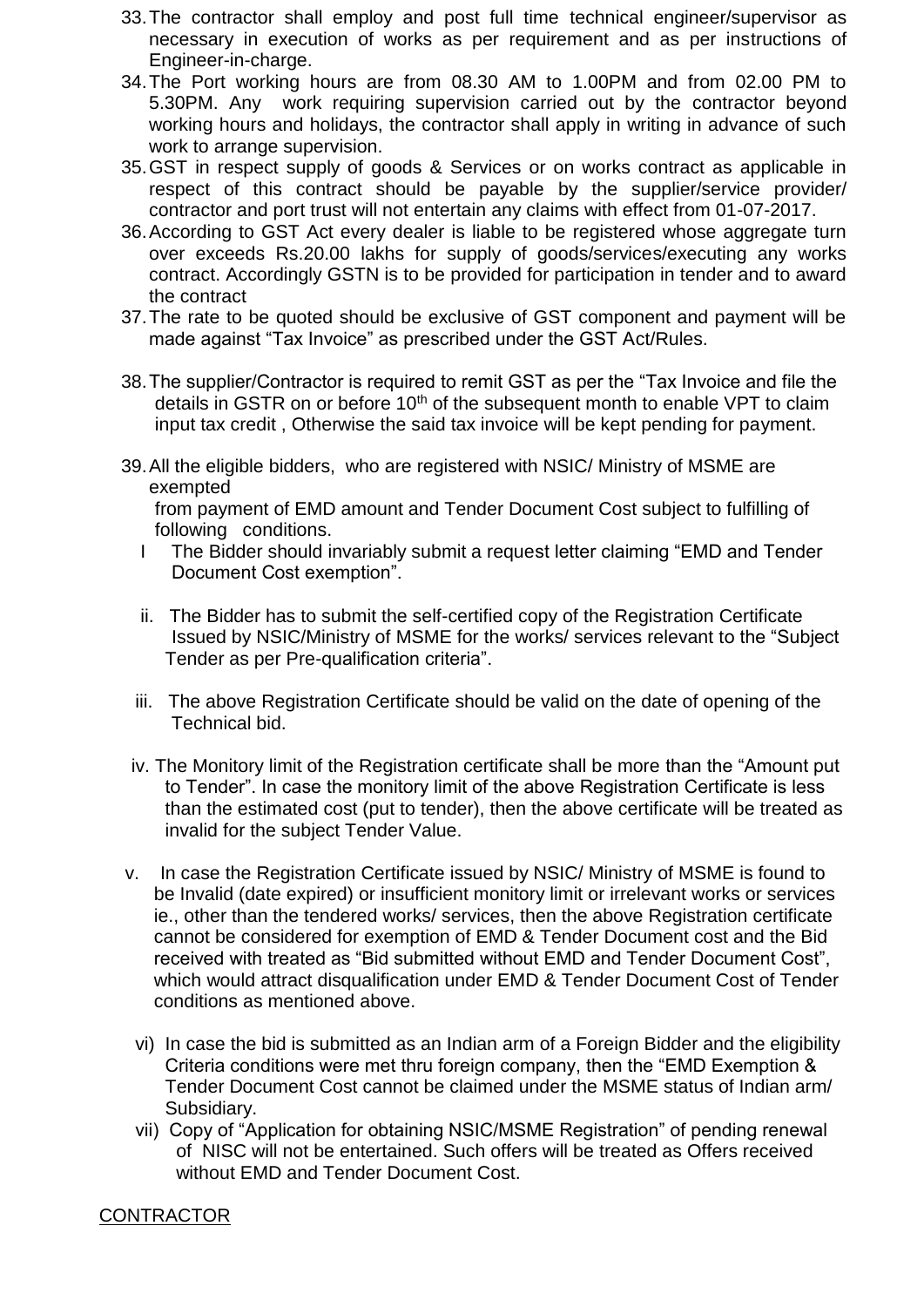- 40.As the location of work is in prohibited area the contractor shall obtain necessary RFID passes from the Commandant, CISF/VPT through the department for him self, his workers, materials, equipment, and vehicles etc., as per rules in force. In view of security requirements personnel/workers of the contractors shall posses photo identity cards for issue of passes. For this purpose, photo identity cards issued by the contractors are also valid. For the contractors/authorized personnel requiring such photo identity cards on a long-term basis, same will be issued by the Port, CISF as per rules in force. The necessary charges for RFID gate passes shall be borne by the contractor
- 41.Photographs has to be taken for each activity location wise and shall be submitted along with bills by the contractors at his own cost, failing in which bills will not be processed.
- 42. The contractor must own a cell phone for him and to provide cell phones to all of his Engineers/Supervisors easy communication from time to time

**CONTRACTOR CONTRACTOR SUPDT ENGINEER** (WEST)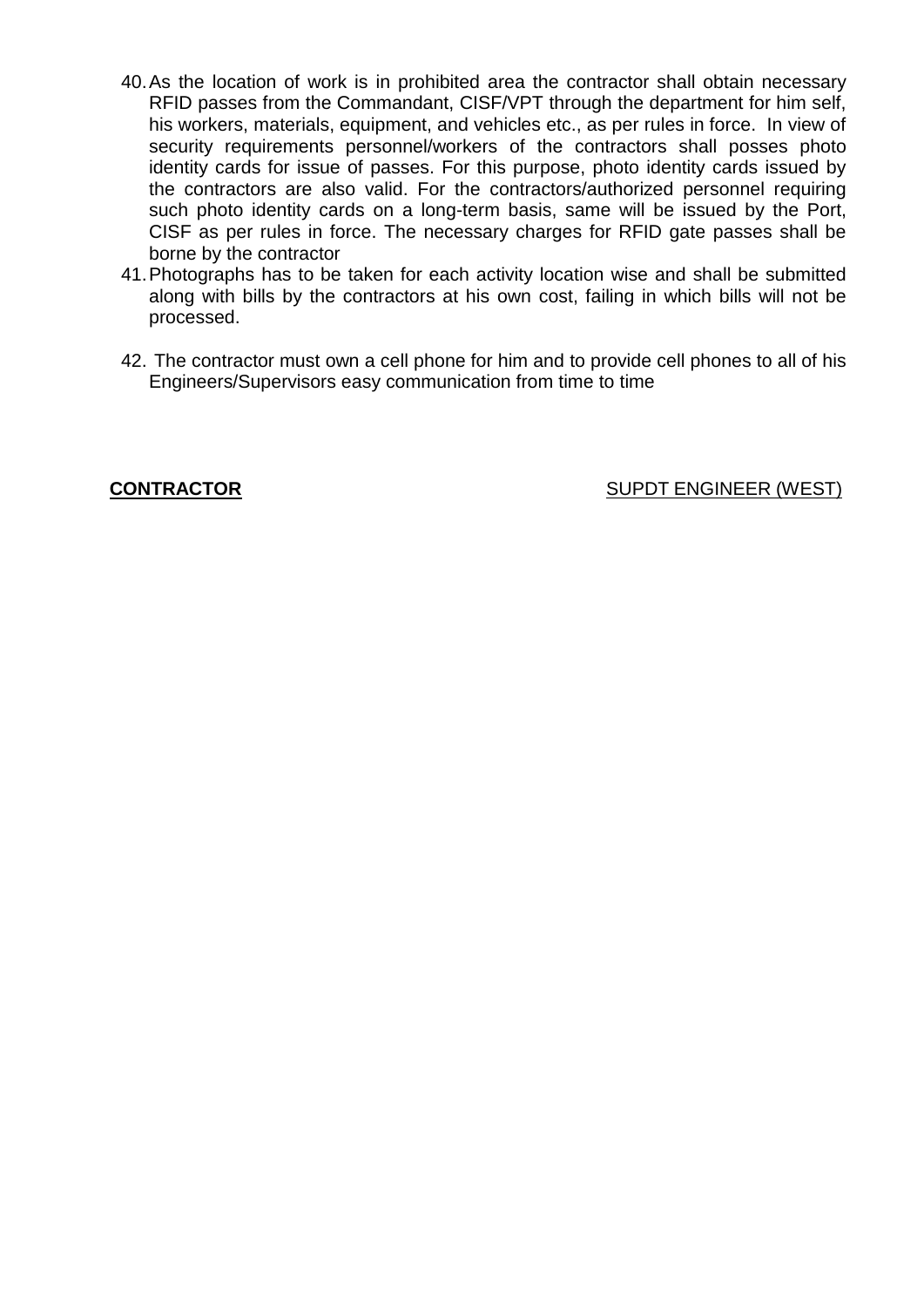### **SAFETY, HEALTH, ENVIRONMENT & QUALITY POLICY**

Port of Visakhapatnam is committed to provide prompt, efficient and safe services to ensure quick turn round of sea, rail and road borne cargo by:

- $\cdot$  Implementing and continually improving the performance of occupational health, safety, environment and quality management systems.
- $\div$  Complying with the applicable statutory and regulatory requirements.
- $\div$  Preventing injury and occupational ill health.
- Preventing pollution to the environment by setting sound environmental objectivities.
- $\div$  Enhancing customer satisfaction.
- Ensuring the promotion of awareness among the employees and the interested parties on safety, health, environment and quality.

Make available this policy to the public, all persons working under the control of the organization and the interest parties.

### CHAIRMAN

Visakhapatnam Date: 29.12.2017

## SECURITY POLICY

# **(I.S.P.S. CODE)**

Visakhapatnam Port Trust is committed to provide a safe and secure working environment to all its employees, Port users, ships and the personnel. This will be achieved in the Port by establishing and maintaining the required security measures to prevent unlawful acts against personnel, cargo and marine assets.

### **CHAIRMAN**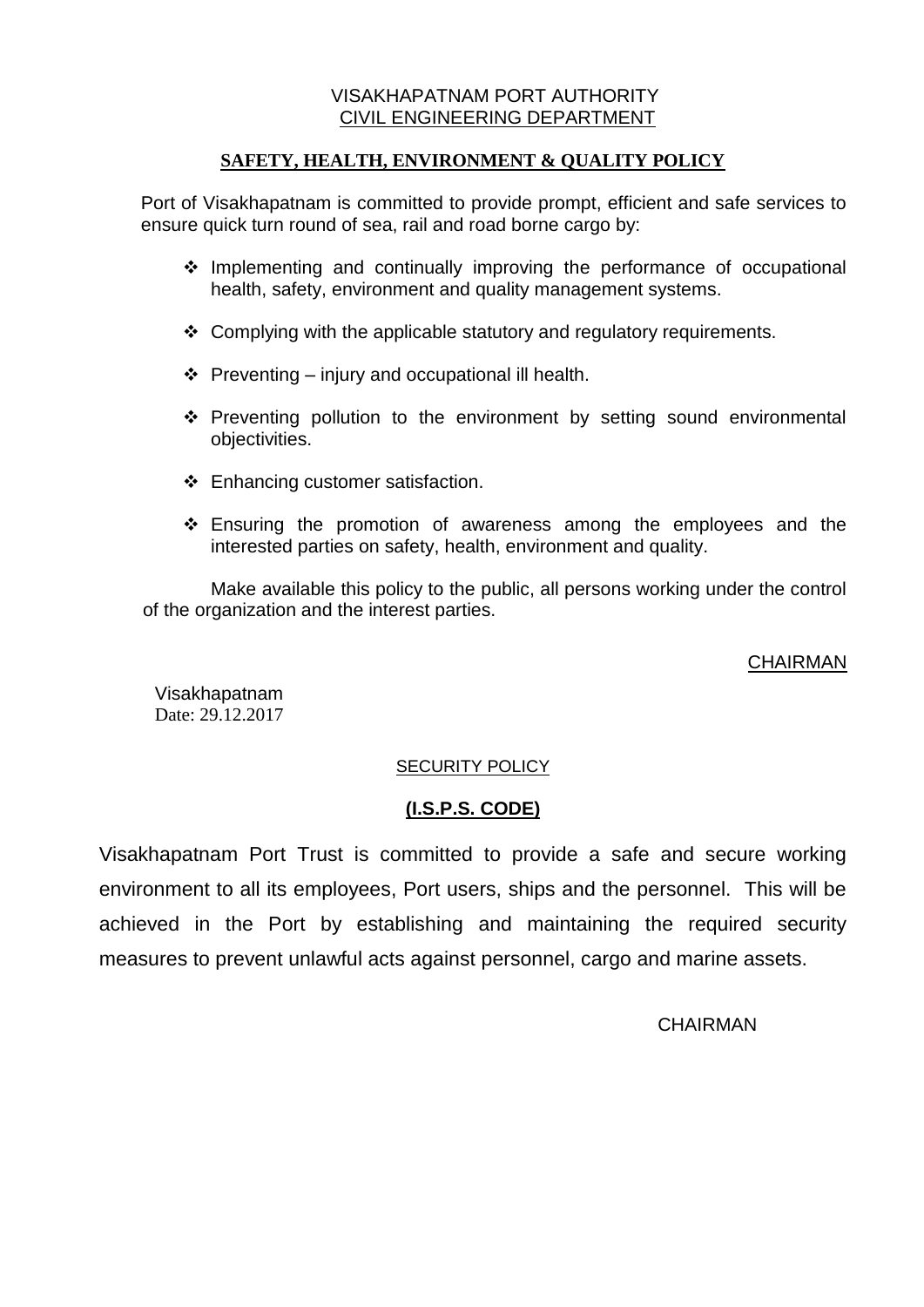#### UNDERTAKING

I am aware of the General Directions and conditions of contract works on percentage tender and additional conditions including amendments issued from time to time of the Civil Engineering Department , Visakhapatnam Port Trust. I will abide by them whenever works are entrusted to me and will sign them at the time of agreement without questioning . Also , I will not claim anything extra for the reason that they are not supplied along with tender papers.

## SIGNATURE OF THE CONTRACTOR

NAME:

ADDRESS:

VISAKHAPATNAM

DT.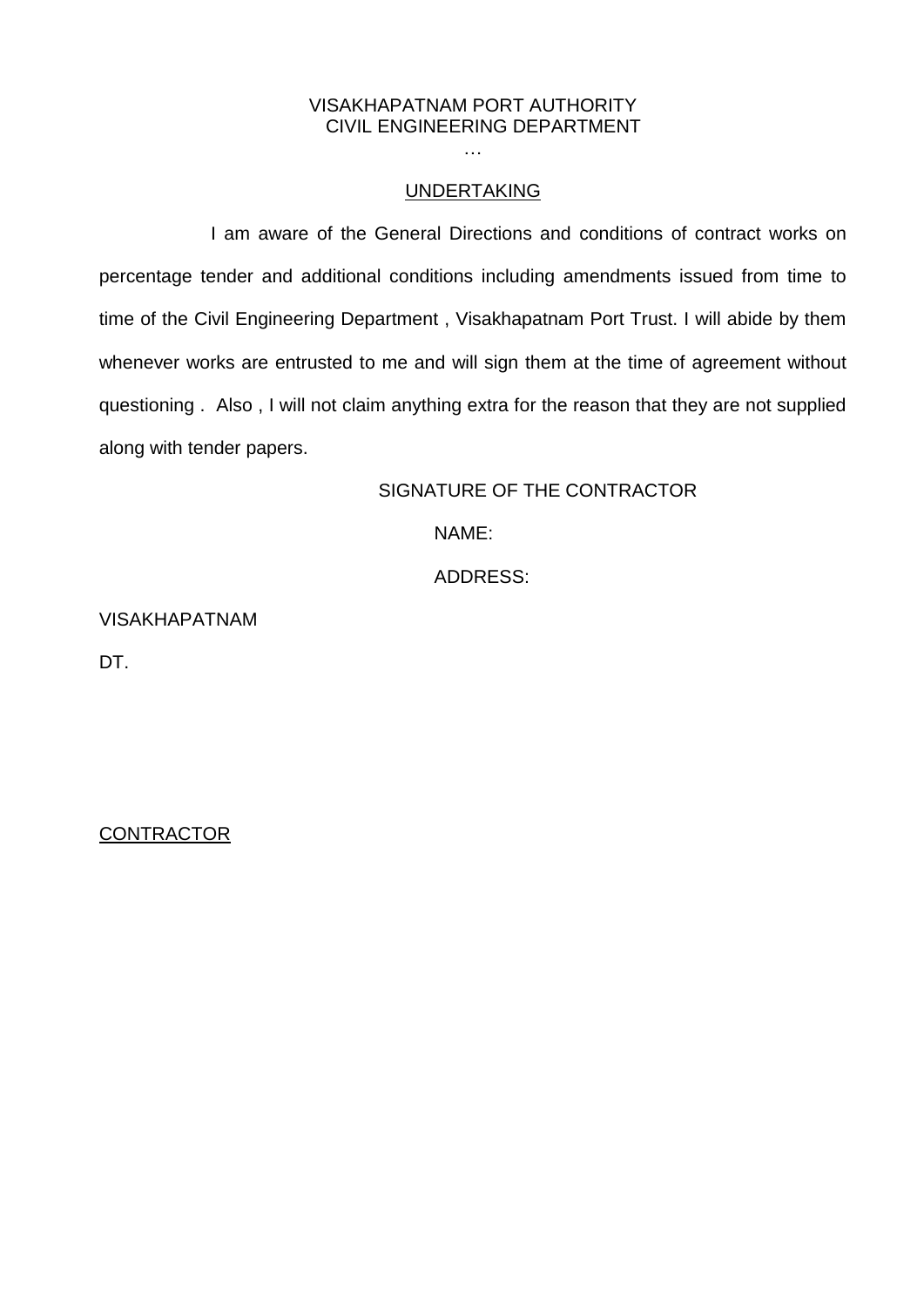#### STATEMENT SHOWING THE MATERIAL TESTING CHARGES OF V.P.T. LABORATORY WITH EFFECT FROM 01-03-2012

| SI.<br>No. | <u>WITH EFFEUT FRUM UT-03-Z0TZ</u><br>Name of the test                                                          | Rate per       | <b>VPT</b><br>Lab<br>Rate In<br>Rs. |
|------------|-----------------------------------------------------------------------------------------------------------------|----------------|-------------------------------------|
| 1.         | Testing the compressive strength of concrete cubes                                                              | Each cube      | 83.33                               |
|            | for all sizes of cubes                                                                                          | 3 cubes        | 250.00                              |
| 2.         | Concrete Mix Design                                                                                             | Each           | 4,500.00                            |
| 3.         | Conducting slumps test for concrete                                                                             | Each           | 300.00                              |
| 4.         | Testing of physical properties of Fine Aggregate                                                                |                |                                     |
|            | a) Sieve Analysis                                                                                               | Sample         | 250.00                              |
|            | b) Specific gravity                                                                                             | Sample         | 250.00                              |
|            | c) Bulk Density                                                                                                 | Sample         | 300.00                              |
|            | d) Moisture content                                                                                             | Sample         | 300.00                              |
|            | e) Water absorption                                                                                             | Sample         | 250.00                              |
| 5.         | Testing of physical properties of coarse Aggregate                                                              |                |                                     |
|            | a) Sieve Analysis                                                                                               | Sample         | 250.00                              |
|            | b) Specific gravity                                                                                             | Sample         | 250.00                              |
|            | c) Bulk Density                                                                                                 | Sample         | 300.00                              |
|            | d) Moisture content                                                                                             | Sample         | 300.00                              |
|            | e) Water absorption                                                                                             | Sample         | 250.00                              |
| 6.         | Physical tests on cement as per I.S.                                                                            |                |                                     |
|            | a) Setting time (b) Fineness (by sieving) and<br>(c)                                                            | Sample         | 2,000.00                            |
|            | Compressive strength (for set 3, 7, and 28 days test)                                                           |                |                                     |
| 7.         | a) Checking of physical dimensions and weight<br>of<br>C.I. pipes                                               | Each           | 400.00                              |
|            | b) Checking of physical dimensions and weight<br>of<br>C.I. specials.                                           | Each           | 400.00                              |
| 8.         | G.I. pipes, M.S. Angles, M.S. Flats M.S. Plate etc., Per 1 m. length<br>checking physical dimensions and weight |                | 450.00                              |
| 9.         | Testing of barbed wire dimensions                                                                               | Sample         | 200.00                              |
| 10         | Chicken wire Mesh Dia of wire and size of aperture                                                              | Sample         | 200.00                              |
| 11.        | Testing of Bricks:                                                                                              |                |                                     |
|            | a) Crushing strength (Wet)                                                                                      | Avg. of 6 Nos. | 800.00                              |
|            | b) Water absorption                                                                                             | -do-           | 300.00                              |
|            | c) Checking of dimensions                                                                                       | -do-           | 300.00                              |
|            | d) Efflorescence Test                                                                                           | -do-           | 300.00                              |
| 12.        | Aggregate impact value                                                                                          | Sample         | 400.00                              |
| 13.        | Flakiness index and Elongation index                                                                            | -do-           | 500.00                              |
| 14.        | <b>Bitumen extraction Test</b>                                                                                  | -do-           | 1,100.00                            |

CONTRACTOR **SUPDT ENGINEER (WEST)**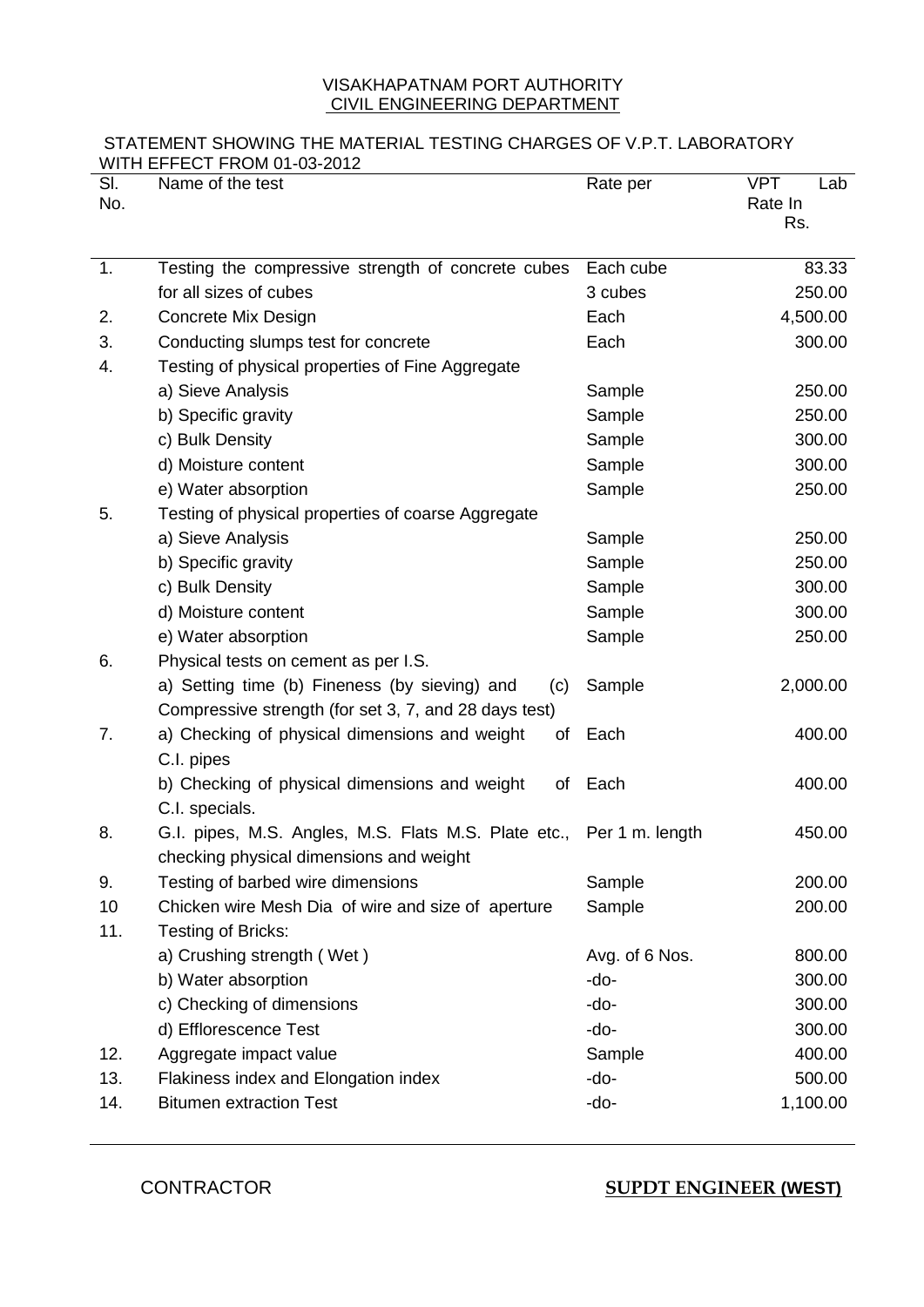# WEEKLY PROGRESS REPORT

| NAME OF THE DIVISION:                 |             |    |
|---------------------------------------|-------------|----|
| WEEK UNDER REVIEW :                   | <b>FROM</b> | TO |
|                                       |             |    |
| 1. Name of the Work                   |             |    |
| 2. Work Order No. & Date              |             |    |
| 3. Name of the Contractor(s)          |             |    |
| 4. Scheduled period of comple-        |             |    |
| tion (in weeks)                       |             |    |
| 5. Number of weeks completed          |             |    |
| as on date                            |             |    |
| 6. Proportionate percentage           |             |    |
| of progress as on date                |             |    |
|                                       |             |    |
| a) Expected                           |             |    |
| b) Actual                             |             |    |
|                                       |             |    |
| 7. In case of delay during the        |             |    |
| work under review reasons             |             |    |
| 8. Cumulative delay as on date        |             |    |
| 9. Steps taken to expedite            |             |    |
| 10. Activities on Bar Chart affected: |             |    |
| (enclosed revised bar chart)          |             |    |
| Encl: 1 Revised Bar Chart.            |             |    |
|                                       | SIGNATURE:  |    |
|                                       |             |    |

NAMEOFTHE CONTRACTOR(S) (WITH STAMP)

#### CONTRACTOR **SUPDT ENGINEER (WEST)**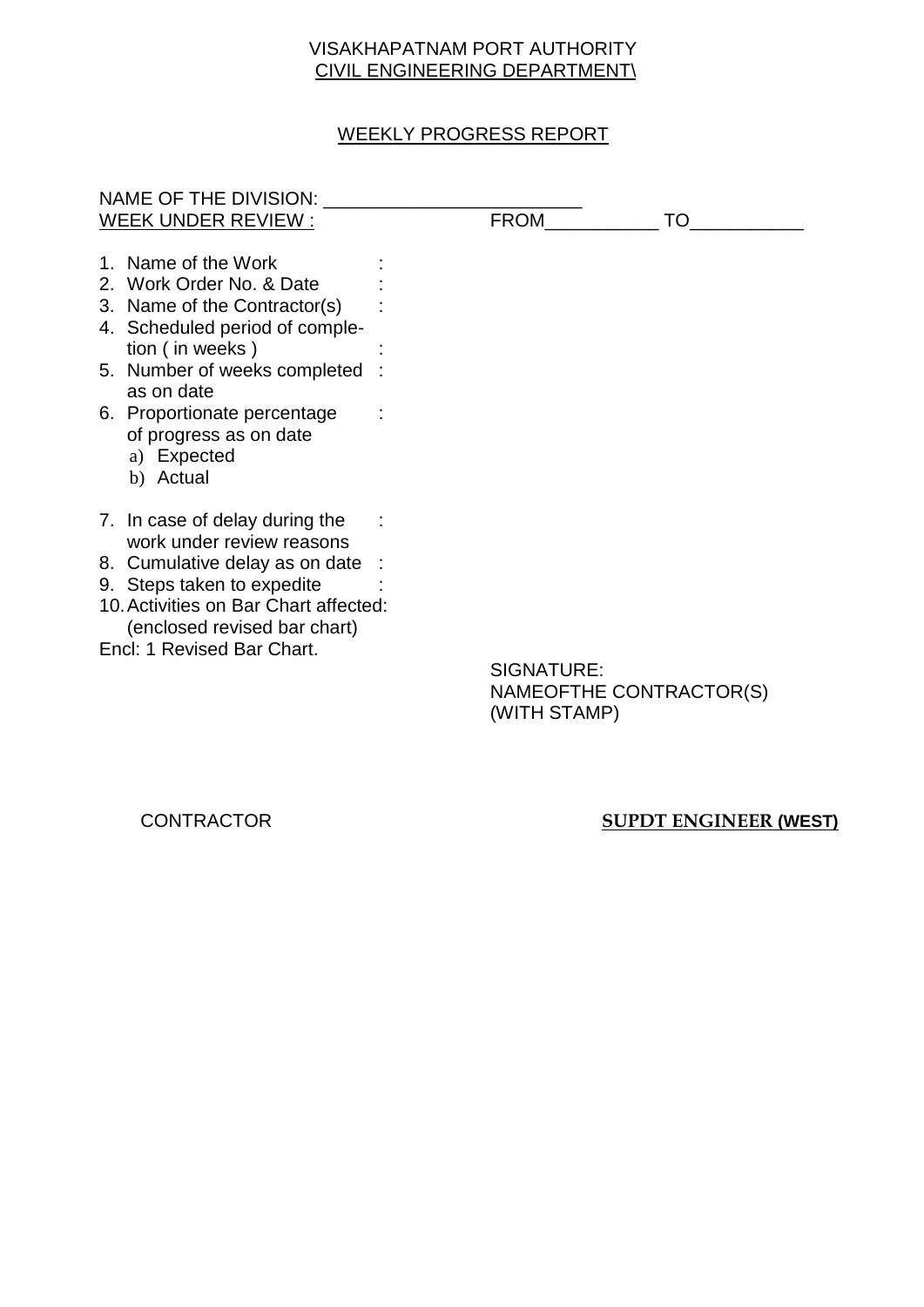NAME OF WORK : Providing water supply for maintenance of Land scape / beautification Works in the central median and islands from PCR junction to Bowstring girder bridge in western sector of Port for a period of one month

#### **DECLARATION No. 1**

The conditions contained in the NIT were perused and it was understood that is the condition relating to GST is concerned it was mentioned as follows:

"According to GST ACT every dealer is liable to be registered whose aggregate turn over exceeds Rs.20 lakhs for supply of goods/services/executing any work contract accordingly GSTIN is to be provided for participation in tender and to award the contract".

I the authorized signatory of the bidder do, hereby declare and confirm that I have read and understood the NIT conditions as such I am conscious about the consequences and implication of GST on the subject work. I further declare that I am well aware of the guidelines being issued by the Govt. of India regarding GST from time to time and also the applicability of the rates and the likely variation of the same in future either upwards or downwards under the GST regime in respect of the works in VPT. I am also aware that I am bound by the policy of the Govt in this regard.

I therefore hereby undertake and declare that I shall be liable to pay any amounts payable towards GST unconditionally without any demur and in this regard I hereby authorize VPT to recover or deduct such sum of GST from the amounts as per rules payable to Me/Our firm. I declare that the authorization hereby given is irrevocable and shall be binding on me as well as my successors, agents or person claiming any amount on my behalf.

#### SIGNATURE OF THE CONTRACTOR/ FIRMS NAME ADDRESS

St: Visakhapatnam Dt: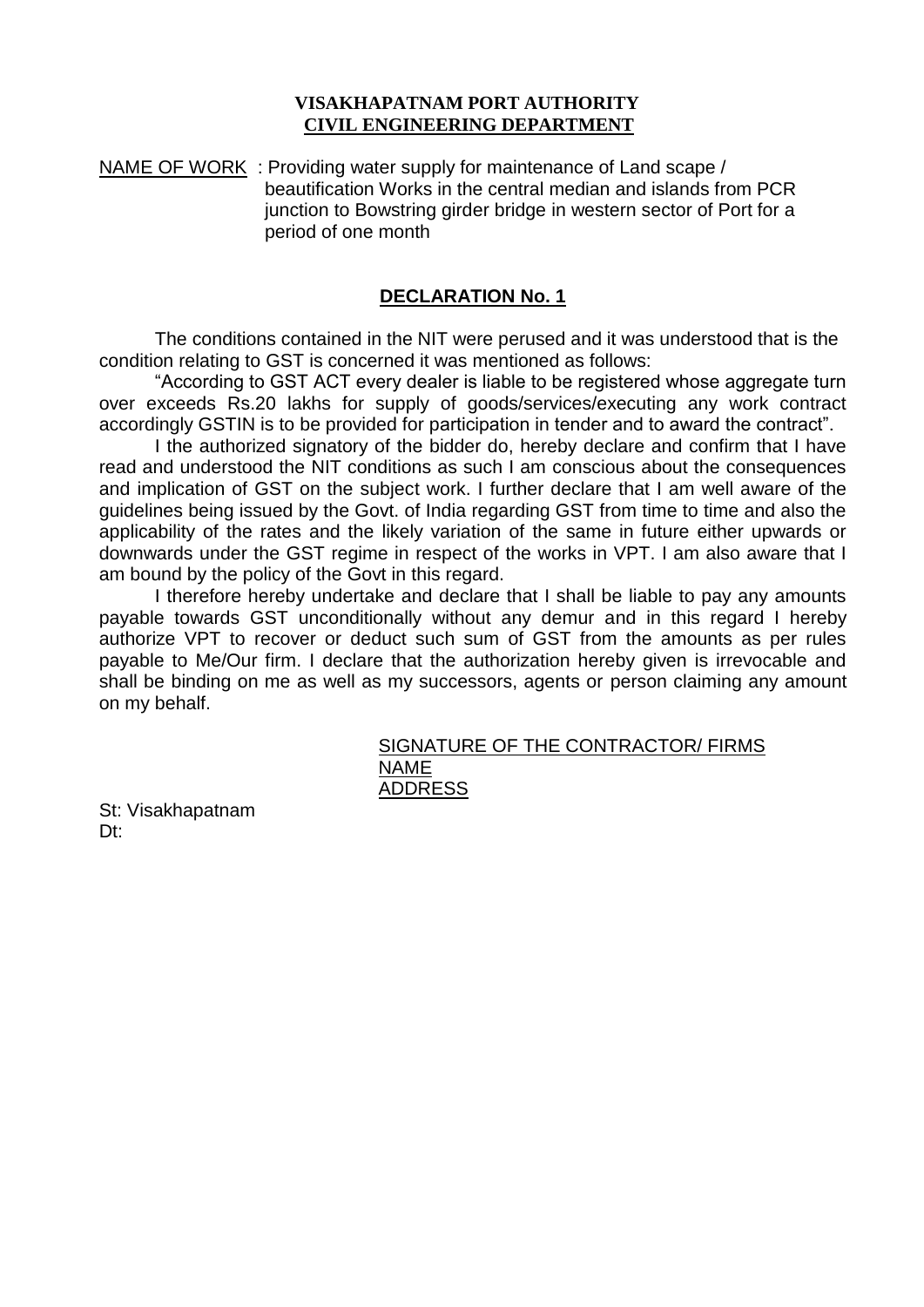#### VISAKHAPATNAM PORT TRUST ENGINEERING DEPARTMENT

NAME OF WORK: Providing water supply for maintenance of Land scape / beautification Works in the central median and islands from PCR junction to Bowstring girder bridge in western sector of Port for a period of one month

## **DECLARATION No.2**

### **Table 1: Anti- Profiteering**

### **Section 171(1) CGST Act 2017:**

Any reduction in rate of tax on any supply of goods or services or the benefit of input tax credit shall be passed on to the recipient (VPT) by way of commensurate reduction in prices.

| Sr.<br>No. | Item<br>description | clause. | Discount on account Remarks whether owing<br>to<br>of anti- profiteering reduction in tax rates or owing to<br>accrual of additional input tax<br>credits |
|------------|---------------------|---------|-----------------------------------------------------------------------------------------------------------------------------------------------------------|
|            |                     |         |                                                                                                                                                           |
|            |                     |         |                                                                                                                                                           |
|            |                     |         |                                                                                                                                                           |

### **Table 2: GST Detail**

| Sr.       | Item        | HSN /      | Erstwhile           | Tax   Applicable | Applicable |
|-----------|-------------|------------|---------------------|------------------|------------|
| <b>No</b> | description | <b>SAC</b> | Rates(Excise Duty,  | GSTIGST          | GST%       |
|           |             | code       | Service<br>Tax,     | $(CGST+S)$       |            |
|           |             | (as        | VAT/CST)            | GST)             |            |
|           |             | applica    | including entry tax | <b>UTGST</b>     |            |
|           |             | ble)       | and any other tax   |                  |            |
|           |             |            | subsumed in GST     |                  |            |
|           |             |            |                     |                  |            |
|           |             |            |                     |                  |            |
|           |             |            |                     |                  |            |

Availing of Input tax credit

Vendor (Supplier of goods/service provider) to note and ensure timely receipt of goods and tax invoices in VPT as per GST Law.

Benefit on account of Input Tax Credit (ITC) shall be passed on to VPT (Yes/No)\_\_\_\_\_\_\_\_\_\_\_\_\_\_\_\_\_\_\_\_\_\_\_

> Signature of Authorized signatory: Name of supplier / service provider:

seal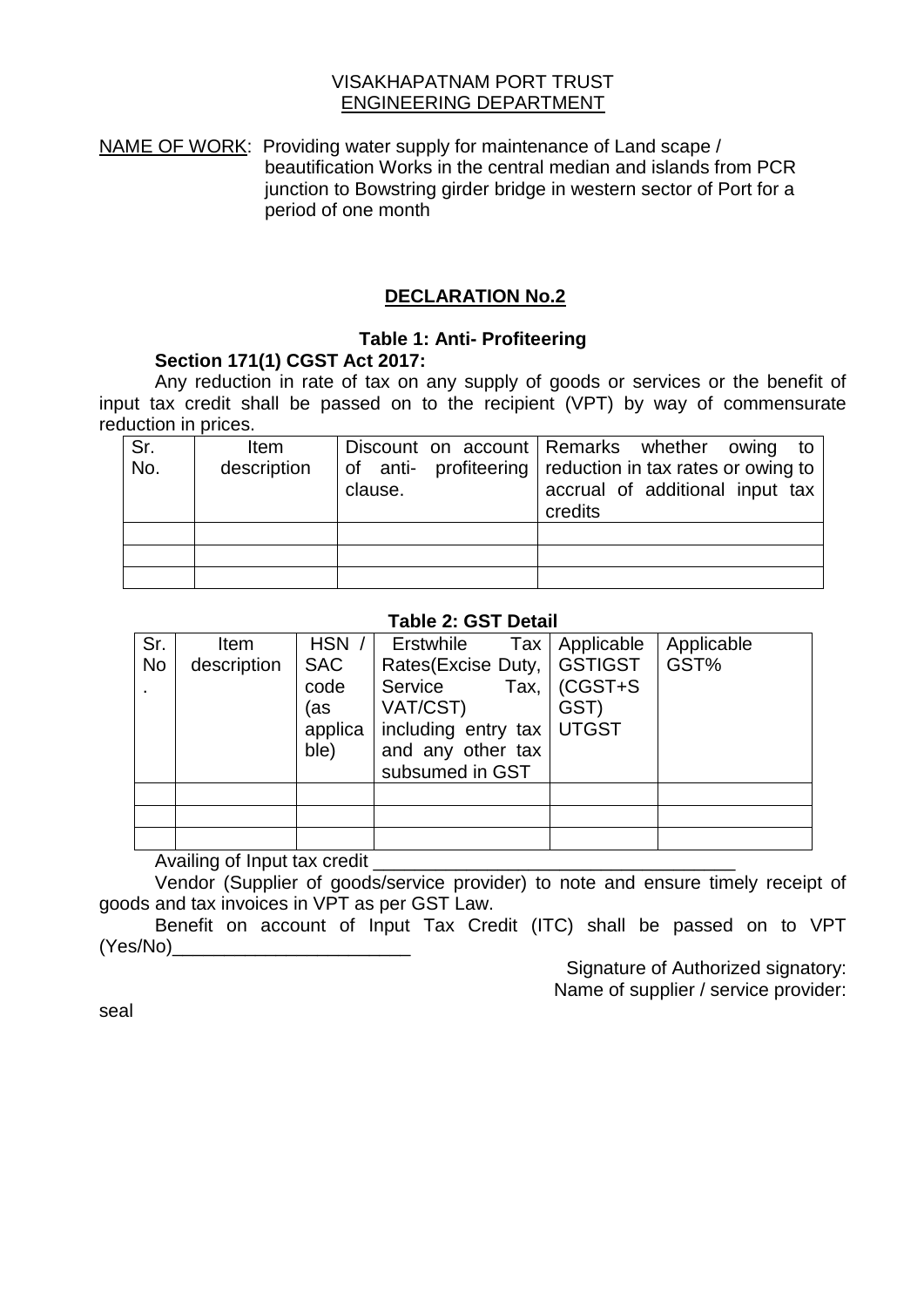## NAME OF THE COMPANY / FIRM

Experience : Works completed.

# Please fill information about the works completed over the past seven years.

| .וט | of the<br>Name | Name<br>the work and its t<br>0t | Contract price and   | arget<br>date of | $AC^+$<br>date<br>$\sim$ $\sim$<br>$\sim$<br>માત.<br>ി∪ |
|-----|----------------|----------------------------------|----------------------|------------------|---------------------------------------------------------|
| No. | ⊃rganization   | location                         | Jate<br>awarc<br>OT. | completion       | completion                                              |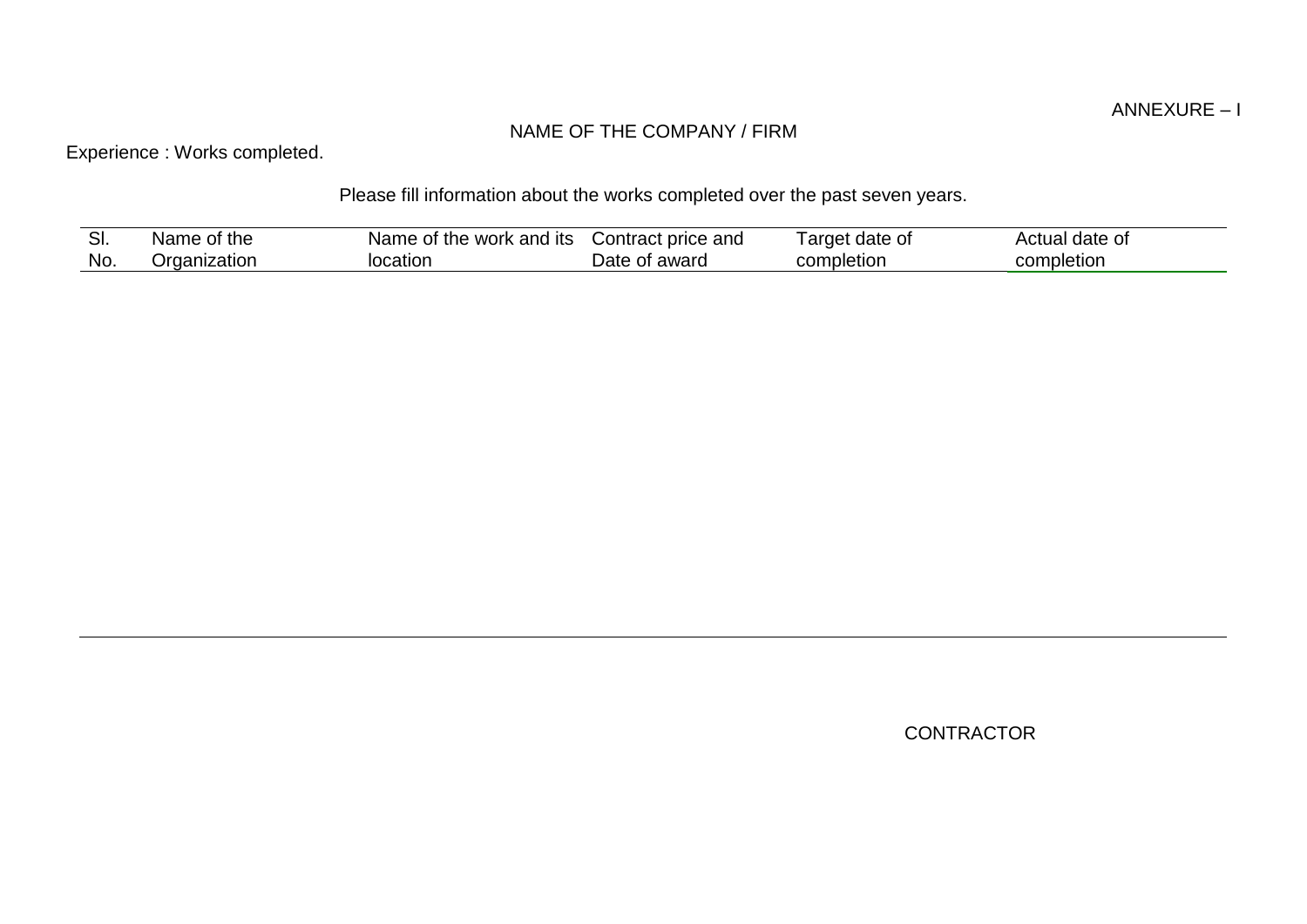## ANNEXURE – II

# NAME OF THE COMPANY / FIRM

Experience : Works on hand.

| SI. No. | Name of the<br>Organization | Location and<br>description of work | Value of<br>Contract | Value completed<br>and certified | Percentage of<br>practical<br>completion | Scheduled date<br>of completion of<br>work |
|---------|-----------------------------|-------------------------------------|----------------------|----------------------------------|------------------------------------------|--------------------------------------------|
|         |                             |                                     |                      |                                  |                                          |                                            |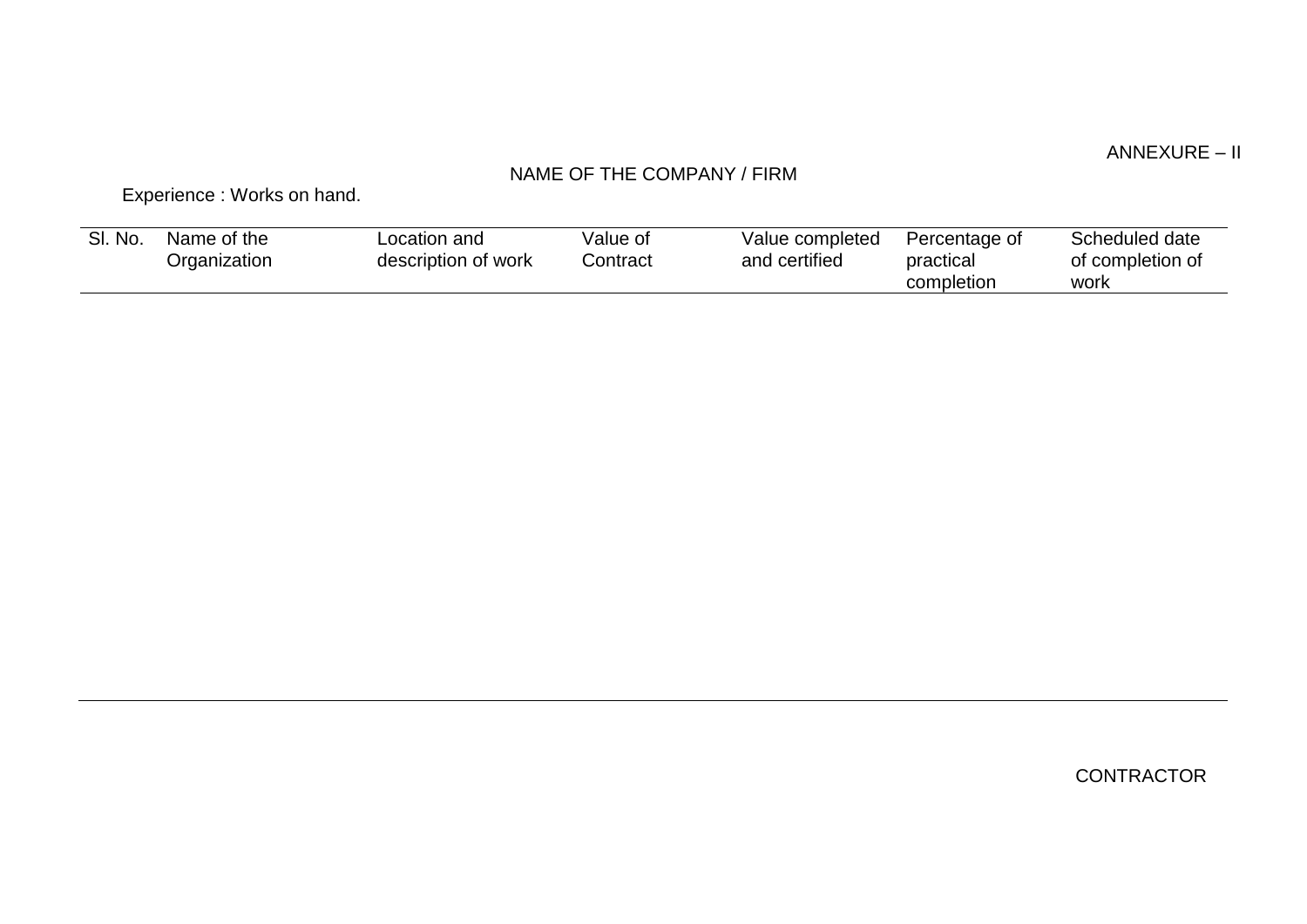# NAME OF THE COMPANY / FIRM

SOURCES: Plant and Machinery

-------------------------------------------------------------------------------------------------------------------------------------------------------------------------------------- Please indicate the main plant and equipment considered by the Contractor / Firm to be necessary for undertaking the work and whether this plant is ready in their ownership or will be purchased or hired.